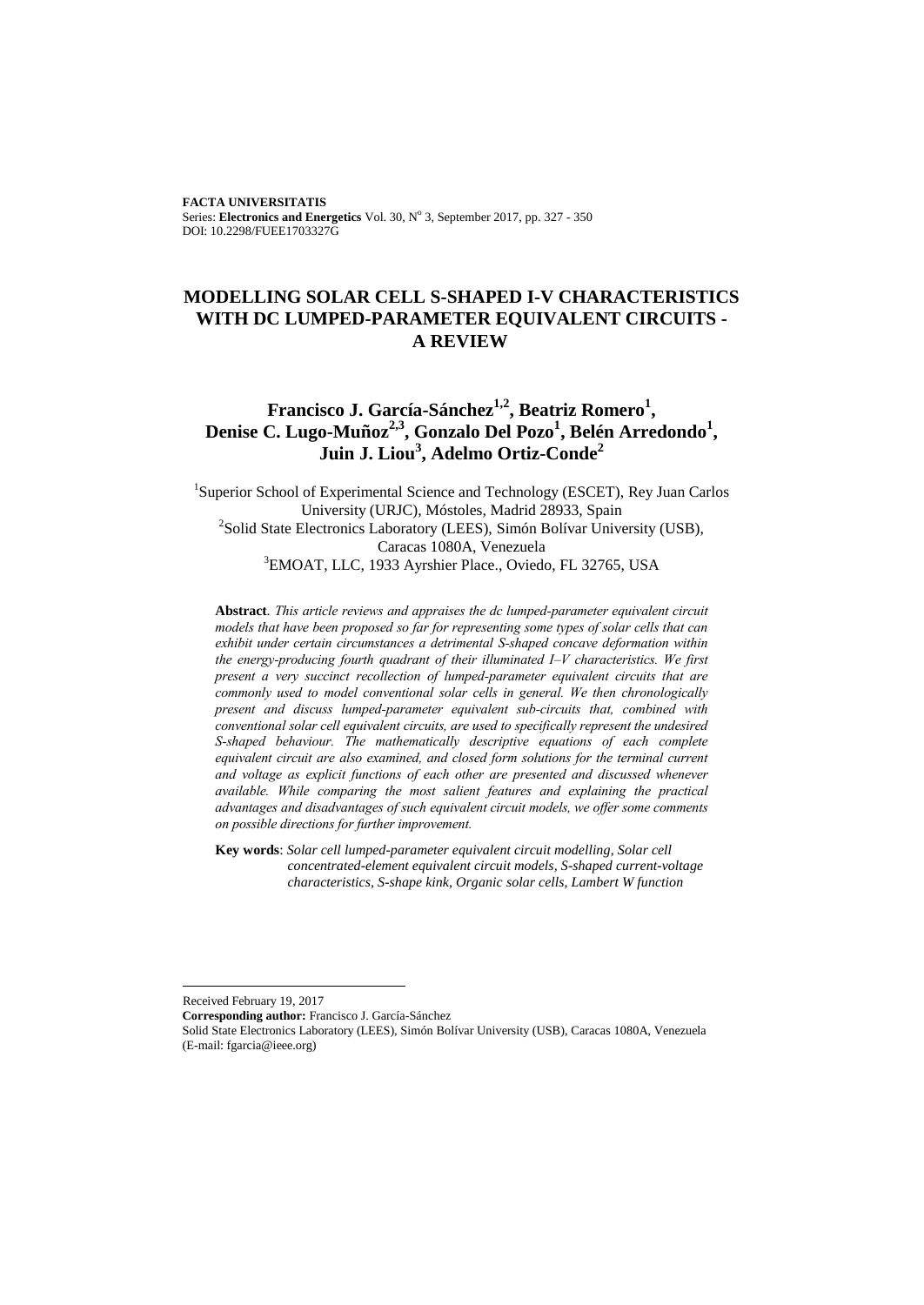#### 1. INTRODUCTION

The process of designing practical photovoltaic applications calls for the availability of dc lumped-parameter equivalent circuit models as simple as possible to compactly describe the solar cells' electric behaviour represented by their terminals' current–voltage (*I-V*) characteristics, measured in the dark and under standard illumination conditions. Solar cell lumped-parameter (or concentrated-element) equivalent circuit models ignore the spatial distribution of the electrical mechanisms present, and instead assume that they are concentrated and represented by certain idealized passive and active lineal and nonlineal electrical components, typically resistors, capacitors, inductors, diodes, and current voltage sources, located at certain positions in an electrical network. Under steady state (dc) conditions neither inductors nor capacitors are used. Such simple equivalent circuits constitute essential tools for photovoltaic systems simulation, as well as for the important task of advancing basic and applied research and technological development of emerging solar cells' materials, structures, and fabrication techniques.

Most well-established conventional solar cells under illumination exhibit the type of generic *I-V* characteristics that can be satisfactorily represented under steady state by the equivalent electrical behaviour of some of the conventional dc lumped-parameter circuit models that are shown in Fig.1 [1]. However, there are innovative developmental or still experimental solar cells, such as some of those based on binary and ternary compound semiconductors, non-crystalline hetero-junctions [2], novel silicon quantum dot solar cells [3], others based on perovskite semiconductors [4-6], and most notably organic semiconductor-based solar cells [7-9], that might exhibit under certain circumstances undesirable deformations of their illuminated *I-V* characteristics that impair their energy conversion capacity.

The main feature of such apparent anomaly becomes evident when the solar cell's *I-V* characteristics under illumination present a peculiar concave shape within the fourth quadrant (the power generating quadrant); instead of exhibiting the normally expected, so-called "J" type conventional convex shape. This deformation of the illuminated *I-V* curve is commonly referred to as the S-shape "kink" of the *I-V* characteristics [10]. The presence of such bend seriously reduces the solar cell's fill factor by depressing the location of the maximum power point, and thus represents a serious impairment for the cell's power conversion efficiency that must be avoided, minimised or suppressed [7, 11].

In the sections that follow we offer a chronological perspective view of the most relevant dc lumped-parameter equivalent circuit models that have been proposed to date, for specifically describing in a compact way this adverse S-shaped behaviour observed in the illuminated *I-V* characteristics of some otherwise promising solar cells.

## 2. SOLAR CELL EQUIVALENT CIRCUIT MODELS

The simplest possible mathematical description of the *I-V* characteristics at the terminals of any conventional solar cell measured under illumination conditions consists of adding a photo-generated current to the well known Shockley's ideal diode current equation [12]. The equation resulting from adding these two terms is an explicit compact model of the terminal current expressed as an exponential function of the terminal voltage. This simplest mathematical description of a solar cell electrical behaviour under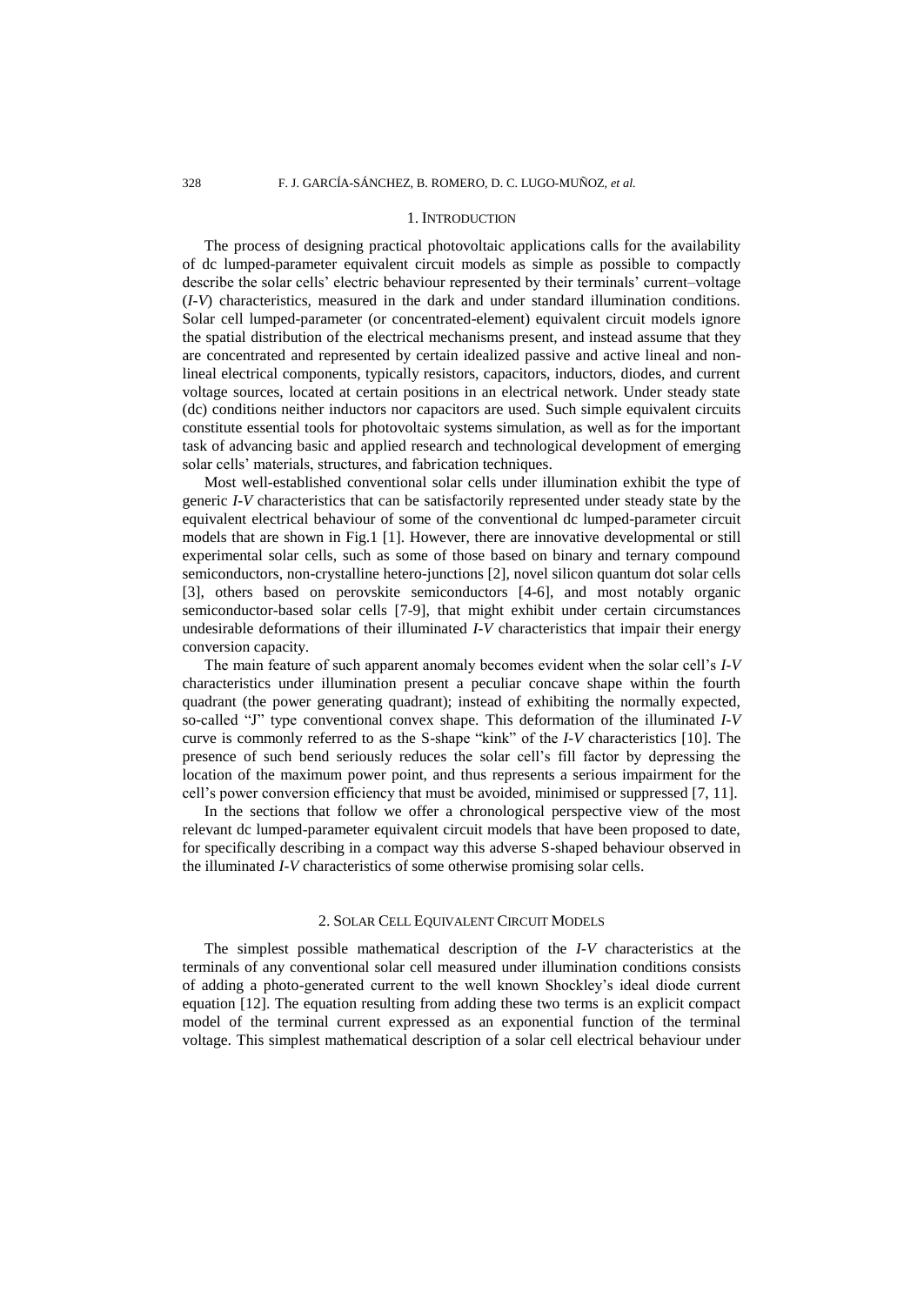illumination represents a corresponding dc lumped-parameter equivalent circuit model that consists of the parallel combination of a diode and an illumination-dependent current source, as portrayed in Fig. 1(a).

Such descriptive mathematical representation is practically appealing, not only because of its compactness, but also because its explicit nature allows it to be easily inverted and numerically calculated. Unfortunately, this simplest model usually falls short of adequately describing all the relevant electrical phenomena that must be considered for solar cell development and photovoltaic system simulation and design. Thus, the corresponding very basic dc lumped-parameter equivalent circuit model shown in Fig. 1(a) is often deemed to be not accurate enough to be of practical use.

## **2.1. Conventional dc lumped-parameter circuit models**

The basic equivalent circuit model is modified to offer a more realistic representation, by including other elements, especially parasitic resistors added as lumped elements connected both in series and/or in parallel to account for the possible presence of significant ohmic losses, as indicated in Figs. 1(b), (c) and (d). Similarly, and in order to be able to better account for the possible presence of more than one significant junction conduction mechanism, the equivalent circuit might also need to include more than one diode connected in parallel with the photo-current source, as presented in Fig. 1(e).

Relevant lumped parameters potentially introduced in these more complex equivalent circuit models, in addition to the value(s) of the series  $R<sub>S</sub>$  and shunt  $R<sub>P</sub>=1/G<sub>P</sub>$  resistors, are the magnitudes  $I_{01}$ ,  $I_{02}$ ,... of the reverse saturation current(s) and the corresponding value(s) of the junction ideality factor(s)  $n_1$ ,  $n_2$ ,... of the possible multiple diodes needed.



**Fig. 1** Typical generic solar cell dc lumped-parameter equivalent circuit models showing the photo-generated current source with: (a) a single ideal diode in parallel; (b) plus a series resistance; (c) plus a parallel conductance; (d) plus both series resistance and parallel conductance; and (e) several ideal diodes plus a series resistance.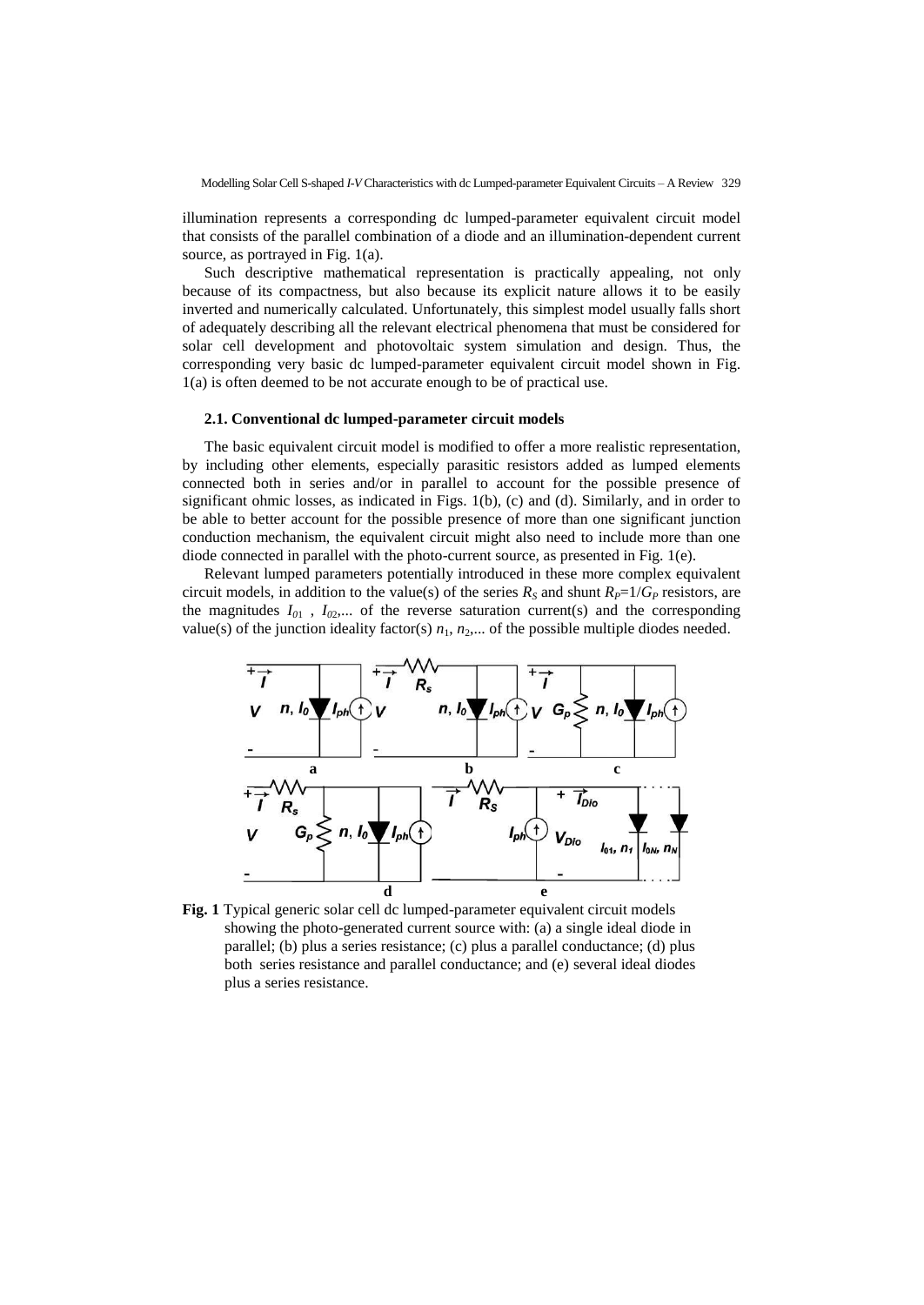The parameters that may be used are supposed to bear direct associations to relevant fundamental microscopic physical features and phenomena actually present in the real solar cell to be modelled.

The various circuit elements added to the basic dc equivalent circuit model of Fig. 1(a) undoubtedly improve the model's descriptive fidelity. However, their presence, as shown in Figs. 1(b), (c), (d) and (e) also fundamentally complicates the mathematical handling of the resulting descriptive *I-V* equations. Because of them the basic equation ceases to be explicit to become an implicit transcendental equation. From the point of view of photovoltaic system simulation and solar cell model parameter extraction through curve fitting, being transcendental is an undesirable trait of the descriptive equations. Except in very few specific cases, they cannot be explicitly solved for the terminal current as a function of the terminal voltage, and vice versa, using only elementary functions.

## **2.2. Conventional models' mathematically descriptive equations and their solutions**

Luckily, there is the Lambert*W* function, which we will refer to here as *W* for short. This function comes in very handy for explicitly solving equations which are made up of both linear and exponential terms, such as those equations that describe the circuits of Figs. 1(b), (c), and (d).

This special function *W*, whose utility was ignored to a large extent until not long ago, may be succinctly defined as the solution to the generic linear-exponential equation:  $z = W(z) e^{W(z)}$ , where *z* is any complex number [13, 14]. Around the turn of this century the use of *W* started to become an accepted and increasingly ubiquitous tool for solving various important problems of physics [15, 16]. The problems newly solved by using *W* prominently include important areas related to semiconductor physics, such as electronic devices and circuits, where linear-exponential type of equations abound since they play essential roles in describing the underlying phenomenology. Numerical calculation of *W* is relatively transparent nowadays, since various methods exist to quickly compute the principal  $W_0(z)$  and other branches of *W*. Additionally, efficient algorithms are routinely implemented in most major mathematical software packages, physics and device modelling tools, and circuit simulation systems.

At the turn of the century two seminal works dealing with the use of *W* in the field of electronic circuit problems were published in the year 2000. One was an exact *W*-based analytical solution, proposed by Banwell and Jayakumar [17], of the terminal current *I* as an explicit function of the terminal voltage *V* for Shockley's modified equation [12]. It describes a circuit consisting of the series combination of a single diode and a lone resistor  $R<sub>S</sub>$  (similar the circuit of Fig. 1(b) less the current source) which is expressed as:

$$
I = I_0 \left[ \exp\left(\frac{V - IR_s}{n v_{th}}\right) - 1 \right],
$$
 (1)

where  $I_0$  is the reverse saturation current of the diode,  $v_{th} = k_B T/q$  is the thermal voltage and  $n$  is the so-called diode ideality factor, which describes how much the diode's junction carrier transport mechanisms deviate from supposedly "ideal" behaviour (*n*=1). The exact *W*-based analytical solution of the terminal current as an explicit function of the terminal voltage presented by Banwell and Jayakumar is [17]: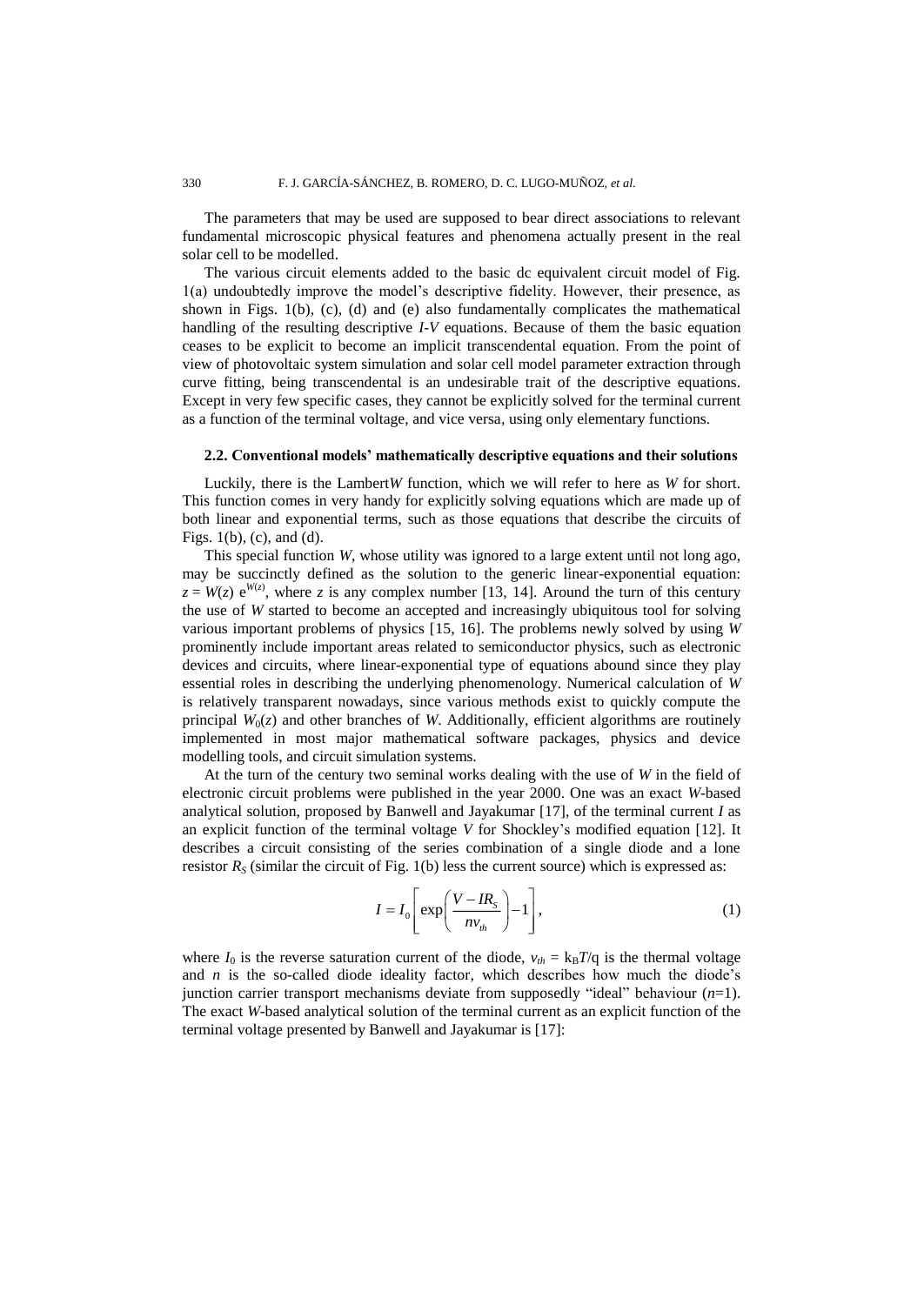Modelling Solar Cell S-shaped *I-V* Characteristics with dc Lumped-parameter Equivalent Circuits – A Review 331

$$
I = \frac{nv_{th}}{R_S} W_0 \left[ \frac{I_0 R_S}{n v_{th}} \exp\left(\frac{V + I_0 R_S}{n v_{th}}\right) \right] - I_0.
$$
 (2)

Because only a series-connected resistor was assumed to be involved in this problem, just the terminal current *I* needs be explicitly solved using *W*; whereas the terminal voltage *V* can be directly expressed as an explicit function of the terminal current using the natural logarithm elementary function:

$$
V = nv_{th} \ln \left( \frac{I + I_0}{I_0} \right) + IR_s \,. \tag{3}
$$

The other contemporaneous turn of the century seminal work about the use of *W* in the field of electronic circuit problems was published by Ortiz-Conde et al also in 2000 [18]. It was more comprehensive in the sense that it also contemplated the presence of significant shunt conductance  $G_P=1/R_P$ . This seminal work presented the derivation of the two exact *W*-based analytical solutions for both the terminal current and the terminal voltage as explicit functions of each other, of the transcendental equation corresponding to the circuit composed of a single diode and both series- and shunt-connected resistors,  $R<sub>S</sub>$  and  $R<sub>P</sub>$ , respectively (similar to the circuit of Fig. 1(d) less the current source). Shockley's modified terminal current equation in this case has an extra implicit term that accounts for the additional shunt conductance:

$$
I = I_0 \left[ \exp\left(\frac{V - IR_s}{n v_{th}}\right) - 1 \right] + \frac{V - IR_s}{R_P} \,. \tag{4}
$$

The explicit *W*-based closed form analytic solutions for both *I* and *V* as explicit functions

of each other, as presented by Ortiz-Conde et al [18] are, for the current:  
\n
$$
I = \frac{V}{R_s} + \frac{nv_{th}}{R_s}W_0 \left[ \frac{I_0 R_s}{n v_{th} (R_s G_P + 1)} \exp\left(\frac{V + I_0 R_s}{n v_{th} (R_s G_P + 1)}\right) \right] - \frac{V + I_0 R_s}{R_s (R_s G_P + 1)},
$$
\n(5a)

or 
$$
I = \frac{V}{R_S} - \frac{nv_{th}}{R_S} \ln \left\{ \frac{nv_{th}(R_S G_P + 1)}{I_0 R_S} W_0 \left[ \frac{I_0 R_S}{n v_{th}(R_S G_P + 1)} \exp \left( \frac{V + I_0 R_S}{n v_{th}(R_S G_P + 1)} \right) \right] \right\};
$$
 (5b)

and for the voltage:

$$
V = IR_{S} + nv_{th}W_{0} \left[ \frac{I_{0}}{nv_{th} G_{P}} \exp\left(\frac{I + I_{0}}{nv_{th} G_{P}}\right) \right] + \frac{I + I_{0}}{G_{P}}, \qquad (6a)
$$

or 
$$
V = IR_s + nv_{th} \ln \left\{ \frac{nv_{th} G_P}{I_0} W_0 \left[ \frac{I_0}{n v_{th} G_P} \exp \left( \frac{I + I_0}{n v_{th} G_P} \right) \right] \right\}.
$$
 (6b)

It might be noticed that eliminating the shunt conductance loss (letting  $G_P=1/R_P \rightarrow 0$ ) does revert (5) back into (2), as it should, but does not allow to directly convert (6) into (3).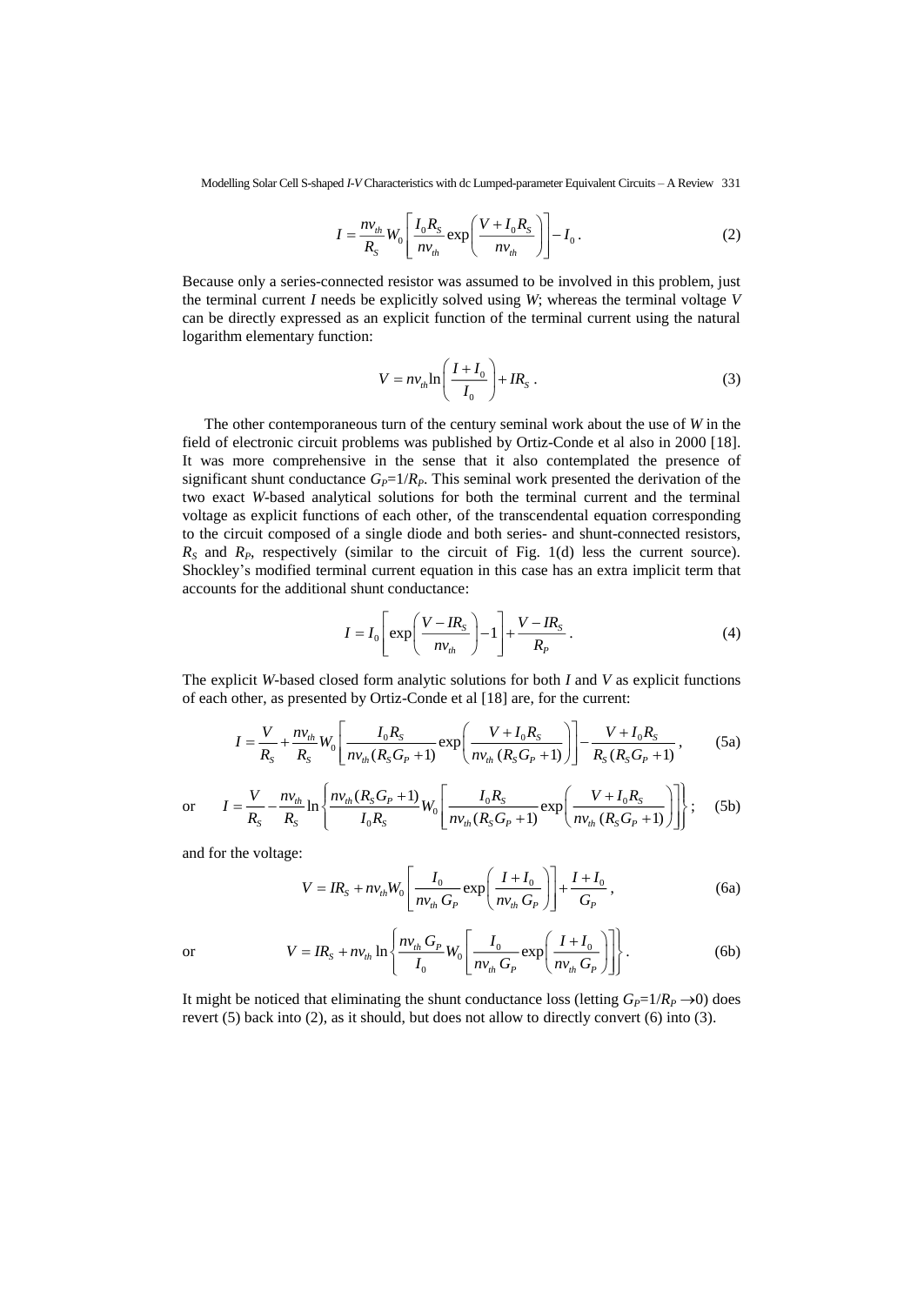Four years after the publication of these two important seminal works about how to use *W* to derive exact explicit solutions for both *I* and *V* of a circuit consisting of a (dark) diode with series- and parallel resistors, Jain and Kapoor illuminated in 2004 the previously dark circuit model by adding in parallel with the diode a current source of a photo-generated intensity *Iph* [19]. By so doing, the previously dark circuit became the illuminated solar cell equivalent circuit model shown in Fig. 1(d).

The new constant current concisely represents the photo-current *Iph* generated by the transport and collection of separated charge carriers that are photo-generated within the cell's body by the absorption of sufficiently energetic incoming photons that penetrate through the diode's illuminated surface (now a photovoltaic diode). This photo-current must be inserted as an additional constant current term into the descriptive equation (4), so that now under illumination (4) becomes:

$$
I = I_0 \left[ \exp\left(\frac{V - IR_s}{n v_{th}}\right) - 1 \right] + \frac{V - IR_s}{R_p} - I_{ph} \,. \tag{7}
$$

The addition of the constant to transcendental Eq. (4) does not alter the manner Eq. (7) is solved, which remains the same as it was for Eq. (4) [18].

The resulting exact *W*-based analytical solutions for both the terminal current and the terminal voltage, as explicit functions of each other, published in 2004 by Jain and Kapoor [19], are similar to Eqs. (5) and (6), except for the presence of the added *Iph* term. For the current:

$$
I = \frac{V}{R_S} + \frac{nv_{th}}{R_S}W_0 \left[ \frac{I_0 R_S}{n v_{th}(R_S G_P + 1)} \exp\left(\frac{V + (I_0 + I_{ph})R_S}{n v_{th}(R_S G_P + 1)}\right) \right] - \frac{V + (I_0 + I_{ph})R_S}{R_S(R_S G_P + 1)},
$$
 (8a)

or 
$$
I = \frac{V}{R_S} - \frac{nv_{th}}{R_S} \ln \left\{ \frac{nv_{th}(R_S G_P + 1)}{I_0 R_S} W_0 \left[ \frac{I_0 R_S}{n v_{th}(R_S G_P + 1)} \exp \left( \frac{V + (I_0 + I_{ph}) R_S}{n v_{th}(R_S G_P + 1)} \right) \right] \right\};
$$
 (8b)

and for the voltage,

$$
V = IR_{S} - nv_{th}W_{0} \left[ \frac{I_{0}}{nv_{th}G_{P}} \exp\left(\frac{I + I_{0} + I_{ph}}{nv_{th}G_{P}}\right) \right] + \frac{I + I_{0} + I_{ph}}{G_{P}}, \qquad (9a)
$$

or

$$
V = IR_{S} + nv_{th} \ln \left\{ \frac{nv_{th} G_{P}}{I_{0}} W_{0} \left[ \frac{I_{0}}{nv_{th} G_{P}} \exp \left( \frac{I + I_{0} + I_{ph}}{nv_{th} G_{P}} \right) \right] \right\}.
$$
 (9b)

Therefore, having inserted the additional photocurrent term *Iph* into Eqs. (5) and (6), they have become the *W*-based solutions (8) and (9) which explicitly describe the electric behaviour of illuminated solar cells with significant series and shunt parasitic resistances.

It is interesting to check that turning the light off (by letting  $I_{ph} \rightarrow 0$ ) reverts Eqs. (8) and (9), as they should, back into the original Eqs. (5) and (6), respectively. One year later, in 2005, Jain and Kapoor directly used these same *W* function-based solutions, corresponding to the conventional solar cell lumped-parameter equivalent circuit model of Fig. 1(d), to study organic solar cells [20].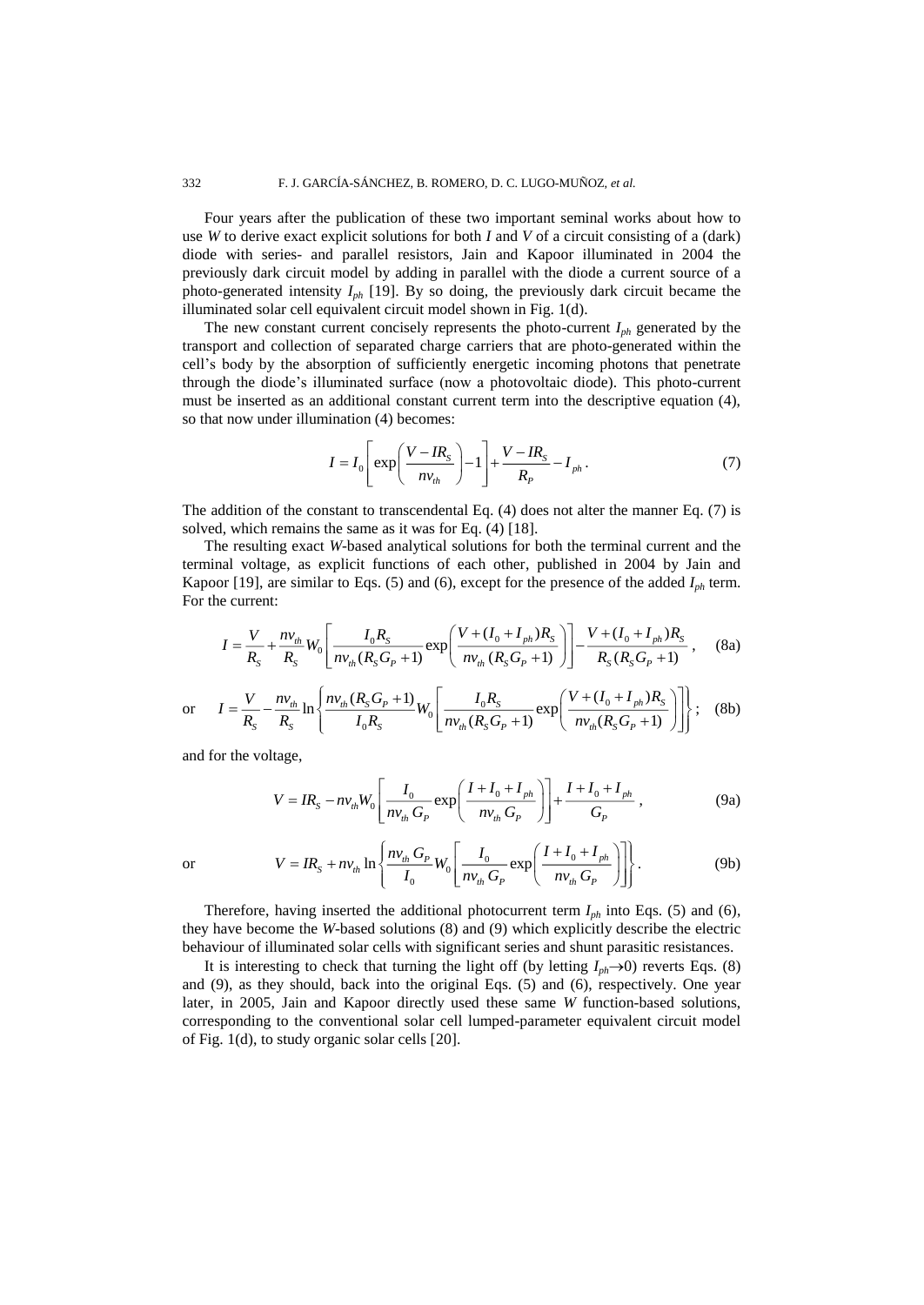In addition to a significant presence of both series and shunt parasitic resistances, sometimes it is evident in the measured *I-V* characteristics of the solar cell the presence of more than one significant conduction mechanism. In such cases multiple-diode equivalent circuit models are called for. They contain more than just one diode in parallel with the photocurrent source, as shown in Fig.  $1(e)$ . Consequently, the corresponding equations turn out to be of a multi-exponential nature and, thus, are in general more difficult, or even impossible, to solve exactly in an explicit form. Regardless of the difficulty, such type of multiple-diode equivalent circuits must be used whenever the presence of multiple junction conduction mechanisms must be adequately described because their relative significance so demands [21, 22].

For a complete review of the existing literature about generic solar cell dc lumpedparameter equivalent circuit models and their corresponding equations, solutions, and methods for numerically extracting their parameters, see Refs. [1, 23-26] and the references cited therein.

Although most solar cells can be adequately described by one of the just mentioned generic lumped-parameter equivalent circuit models, some researchers still prefer to use other models that are specifically intended for particular types of solar cells. For example, J. W. Jin, et al recently published a universal compact model for organic solar cells, which consists of individually describing three different regimes of operation and then combining their mathematical descriptions into a single equation [27]. Unfortunately, even that universal model for organic solar cells is not capable of describing the concave S-shaped behaviour occasionally exhibited by the illuminated *I-V* characteristics of organic solar cells.

In fact, none of the just described conventional dc lumped-parameter equivalent circuit models seem to be capable by itself of properly modelling the occurrence of the undesirable S-shaped behaviour observed in the illuminated *I-V* characteristics of several types of solar cells [28, 29]. Consequently, more suitable specialized circuit models need to be introduced to specifically represent the S-shaped kink. In the following sections we will analyse the issue of how to best describe, through other dc lumped-parameter equivalent circuit models, the harmful S-shaped deformation of the illuminated *I–V* characteristics, whose presence might seriously spoil the energy conversion performance of solar cells, especially but not exclusively those of organic solar cells [7].

## 3. THE S-SHAPE KINK

As already mentioned above, some promising important types of solar cells can, and do, under certain circumstances exhibit the undesirable S-shaped concave deformation of their illuminated *I-V* characteristics. The S-shape kink is most evident in the fourth quadrant, where it can seriously reduce the fill factor, and thus, impair the solar energy conversion efficiency of the device. Therefore when this is the case, corrective or palliative measures must be adopted to avoid or suppress the emergence of this detrimental kink.

Many researchers have proposed several explanations of the probable causes of this Sshaped concavity, but its origins are still not totally clear. Materials-related charge transport restrictions and charge accumulation-related interface phenomena, which alter the distribution of the solar cell's internal electric field are generally regarded to be mainly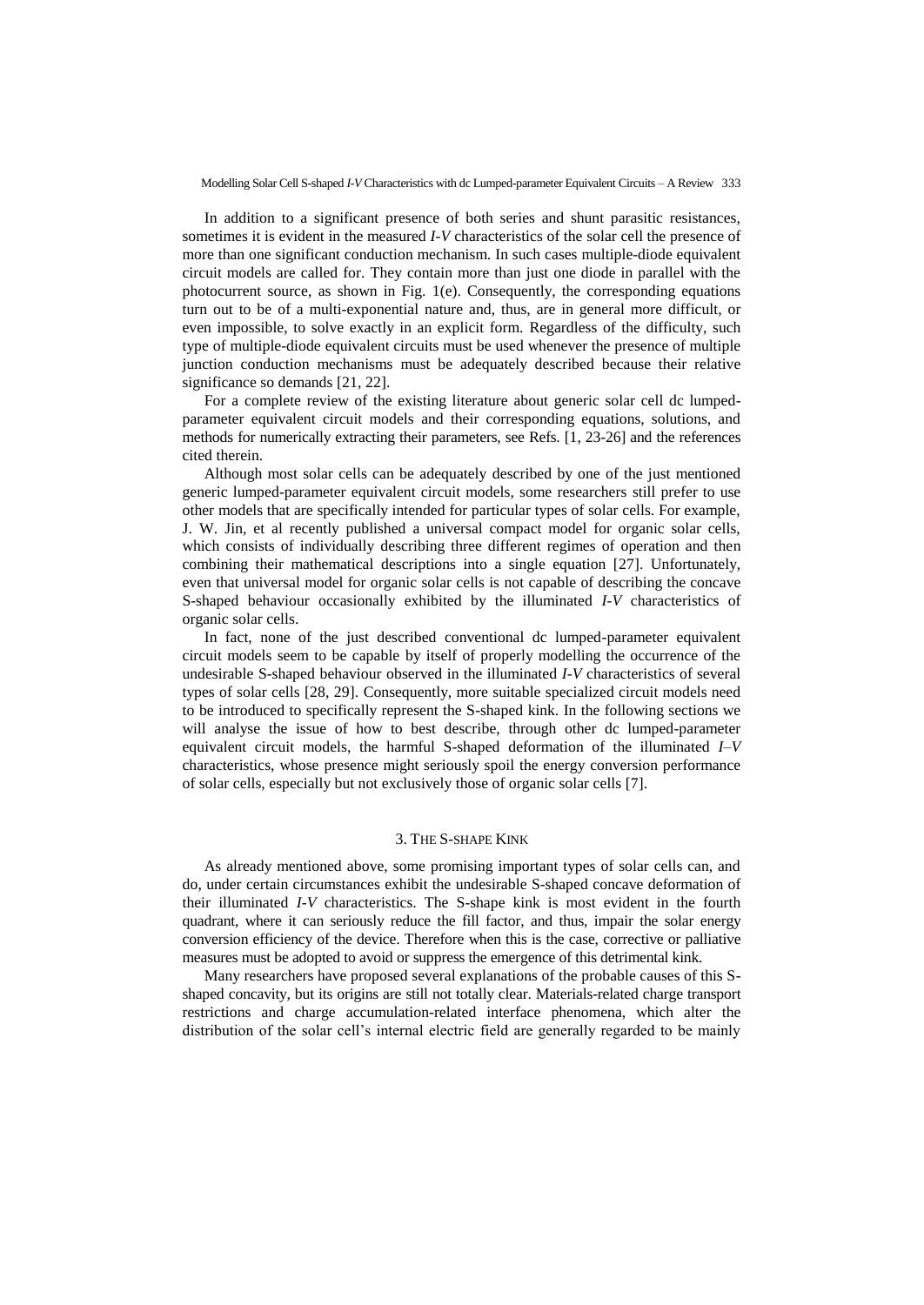responsible for the occurrence of the S-shaped kink [5, 7, 11, 30-33]. In organic solar cells, misaligned metal work functions and selective blocking contacts can produce injection barriers, and insulating interfacial layers between the metal and the active layers can produce extraction barriers, both of which might produce the fatidic S-shape [34].

Similar more or less pronounced S-shapes also can be observed in the measured characteristics of many types of experimental and developmental photovoltaic devices. For example, transient forward, or even reverse, *I−V* sweeps of perovskite semiconductorbased solar cells, where both ion migration and mobile charge trapping seem to cause undesirable scan direction-dependent hysteresis in their illuminated *I-V* curves [4, 5]. The same kind of S-shaped kink also has been observed in a-Si/c-Si hetero-junction solar cells at certain temperature and illumination levels [2].

Other types of emerging more exotic photovoltaic devices display this type of detrimental behaviour. That is the case, for example, of the novel experimental ultra-thin photovoltaic cells made with Van der Waals force-bonded hetero-structures containing atomically thin layers of semiconducting transition metal dichalcogenides (such as  $MoS<sub>2</sub>$ , WS<sub>2</sub> and WSe<sub>2</sub>) [35]. Their illuminated *I-V* curves also exhibit detrimental S-shaped deformations that need to be suppressed for this attractive type of device to ever achieve usable energy conversion efficiency levels.

It is, therefore, essential to identify the possible origins of the S-shape kink if we pretend to avoid or diminish it. Thus, identifying and understanding the origin(s), as well as quantifying their influence on the S-shape kink's emergence, growth or suppression, becomes a crucial task for optimising the design of such solar cells. This goal may be conveniently achieved through the introduction of additional lumped elements into an existing conventional solar cell equivalent circuit model, to modify it so that it may electrically account for the full range of illuminated *I-V* characteristics, especially including the S-shaped kink behaviour.

This was kind of analysis followed by L. Zuo, et al, among others, for investigating the origin of the S-shaped kink in the *I-V* characteristics of organic solar cells [36], who use an equivalent circuit model approach [37] as a tool for analysis. The object of study then becomes the evolution of the solar cell's *I-V* characteristics experimentally measured under different operating conditions (illumination intensity, temperature, etc), or in response to adjustments in material composition, morphology, structural design and fabrication specifications, etc. The analysis of how the equivalent circuit's lumped-elements' parameter values (as extracted by fitting the model's equations to the measured data) change in response to modifications of the conditions, can be used as a powerful tool to scrutinise and understand the causes of the S-shape kink, and, thus, to learn how it may be best suppressed.

## 4. EQUIVALENT CIRCUIT MODELLING OF THE S-SHAPE KINK

Many solar cells unfortunately exhibit this undesirable S-shaped "kink" visibly in the fourth quadrant of their illuminated *I-V* characteristics. Since the kink cannot be described using only the conventional dc lumped-parameter equivalent circuit models shown in Fig. 1, and discussed in the preceding sections, ancillary circuits have been proposed for over a decade [28, 29]. The additional lumped elements must be incorporated together with a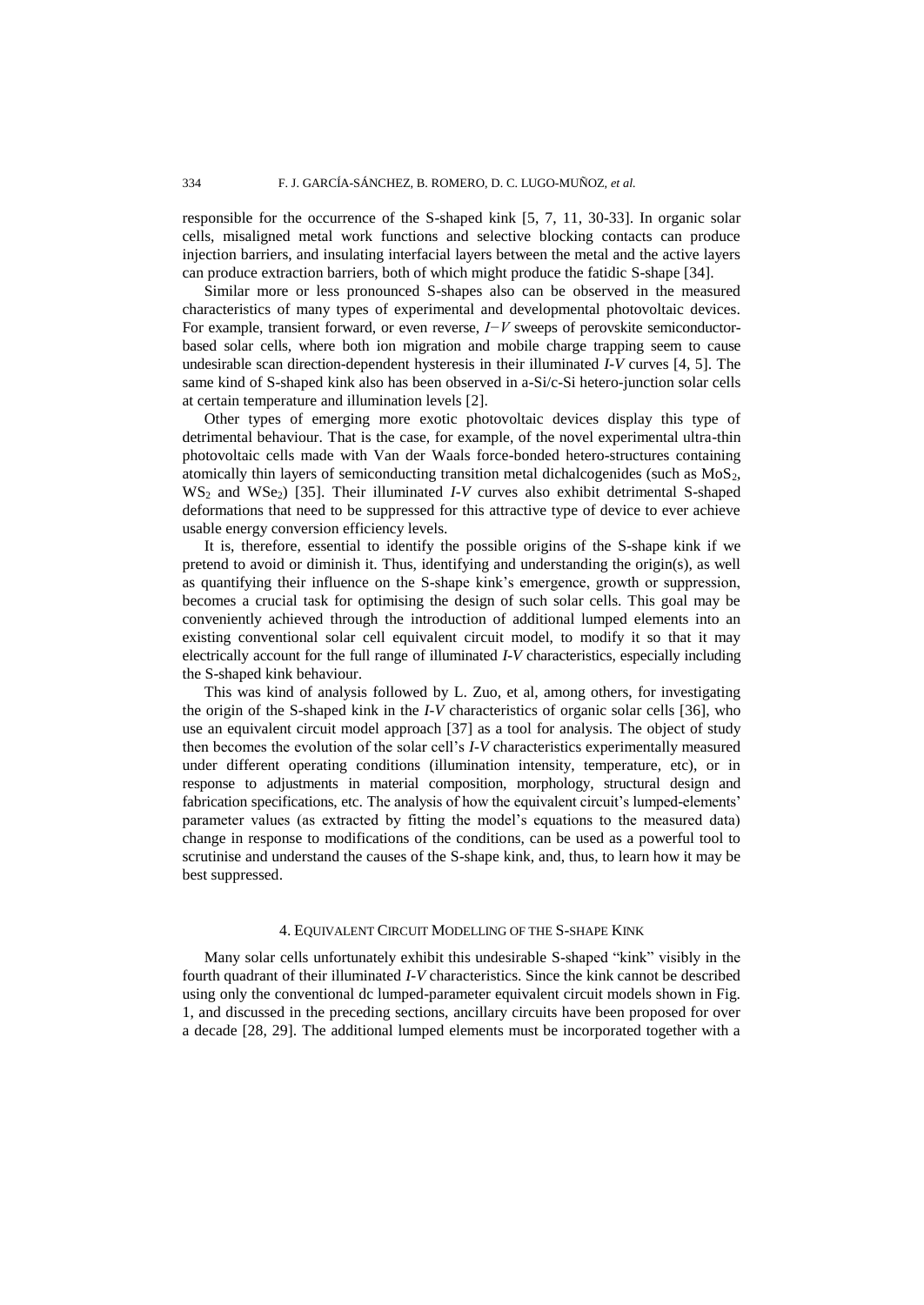Modelling Solar Cell S-shaped *I-V* Characteristics with dc Lumped-parameter Equivalent Circuits – A Review 335

conventional dc lumped-parameter equivalent circuit model to offer an overall description of the illuminated *I-V* characteristics.

## **4.1. Model by B. Mazhari (2006)**

As early as 2006 Mazhari already understood the incapacity of stand-alone existing conventional dc lumped-parameter equivalent circuit models for properly describing the measured *I-V* characteristics of some illuminated organic solar cells [38]. He suggested that the commonly held hypothesis that the photo-current of organic solar cells remains essentially constant throughout the whole fourth quadrant  $(0 < V < V<sub>OC</sub>)$  of operation, might not be such an adequate assumption, at least for some photovoltaic devices including organic cells. As a matter of fact, it is not hard to envision how assuming a non-constant (within  $0 < V < V<sub>OC</sub>$ ) and suitably S-shaped voltage-dependent photo-current added in parallel with the dark diode could indeed suffice to produce a correct concave S-shaped behaviour, as that observed in measured *I-V* characteristics [28, 29].

Based on that idea, Mazhari proceeded to attempt to improve a conventional dc lumped-parameter equivalent circuit model by transforming it in such a way that it would also be capable of describing the S-shaped kink observed in organic cells [38]. The basic schematic diagram of the lumped-parameter equivalent circuit model proposed by Mazhari is shown in Fig. 2, where  $I_R$ ,  $I_E$  and  $I_D$  account for recombination, extraction and dark currents, respectively.

In that circuit, the non-constant photo-generated current is modelled by the parallel combination of a constant current source and the recombination diode. Applying Kirchhoff's current law at nodes A and B, the following Eqs. (10) and (11) are obtained:

$$
I_E = I_{ph} - I_R, \qquad (10)
$$

and

$$
I = I_D - I_E. \tag{11}
$$



**Fig. 2** DC lumped-parameter equivalent circuit model proposed by Mazhari [38] to describe the illuminated *I-V* characteristics of organic solar cells considering a non-constant photo-generated current.

Substituting Shockley's ideal current equation of every diode in Eqs. (10) and (11), and eliminating *Vint* yields the transcendental equation:

$$
I_{ph} = I_{D0}e^{\alpha_D V} - I_{D0} - I + I_{R0} \left\{ \left[ I_{E0} + I_{D0}(e^{\alpha_D V} - 1) - I \right] \frac{e^{\alpha_E V}}{I_{E0}} \right\}^{\alpha_R/\alpha_E},
$$
(12)

where  $\alpha_x^{-1} = n_x v_{th} = n_x k_B T / q$ , and *x* means *D*, *E*, or *R*.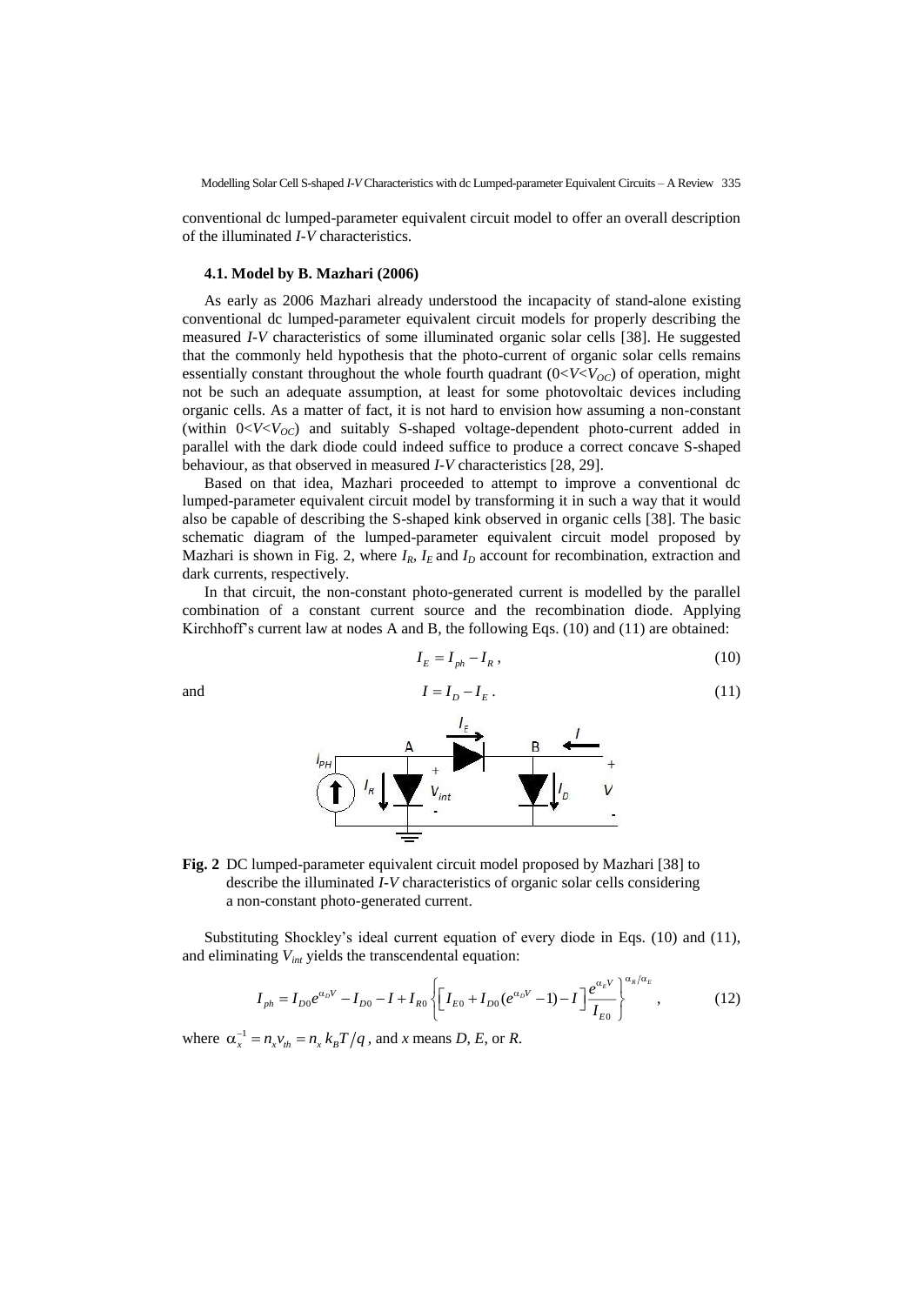When the ratio  $\alpha_R/\alpha_E$  is a rational number, i.e.  $\alpha_R/\alpha_E = a/b$ , Eq. (12) becomes a polynomial equation that can be analytically solved for certain cases.

## **4.2. First model by F. Araujo de Castro et al (2010)**

F. Araujo de Castro et al [10] proposed in 2010 to combine in series a conventional solar cell dc lumped parameter equivalent sub-circuit model with another sub-circuit that would specifically represent the S-shaped concave curve anomaly visible in the fourth quadrant of some illuminated *I-V* characteristics. Such series combination stems from the simple idea of describing the nonlinear (rectifying) contact behaviour observed in experimental diodes and photocells by means of an opposite-polarity series-connected lossy junction, frequently represented by a Shottky barrier with a shunt resistor. The diagram of the combined equivalent circuit model proposed by F. Araujo de Castro et al [10] is shown in Fig. 3.



**Fig. 3** Solar cell dc lumped-parameter equivalent circuit model proposed by Araujo de Castro et al [10] to describe the S-shaped kink. It includes a conventional single ideal diode with series and shunt resistances (sub-circuit #1) and series-connected sub-circuit #2 consisting of a single ideal diode and a parallel resistor to model the S-shaped kink

In addition to a conventional solar cell lumped-parameter equivalent circuit model (sub-circuit #1), comprised of a single diode with series  $(R<sub>S</sub>)$  and shunt  $(R<sub>P1</sub>)$  resistors, similar to that of Fig. 1(c), the modified equivalent circuit model includes an additional series-connected sub-circuit #2, that consists of a parallel combination of a second diode, with opposite polarity to that of the first diode, and a resistor  $R_{P2}$ , as shown in Fig. 3.

This additional sub-circuit#2 is the part of the total circuit whose function is to represent the experimentally observed detrimental S-shaped concave region of the illuminated *I-V* curve.

It could be easily demonstrated that, even using the *W* function, it is not possible to write, as would be desirable, an exact closed form mathematical expression of the terminal current as an explicit function of the terminal voltage of this series combination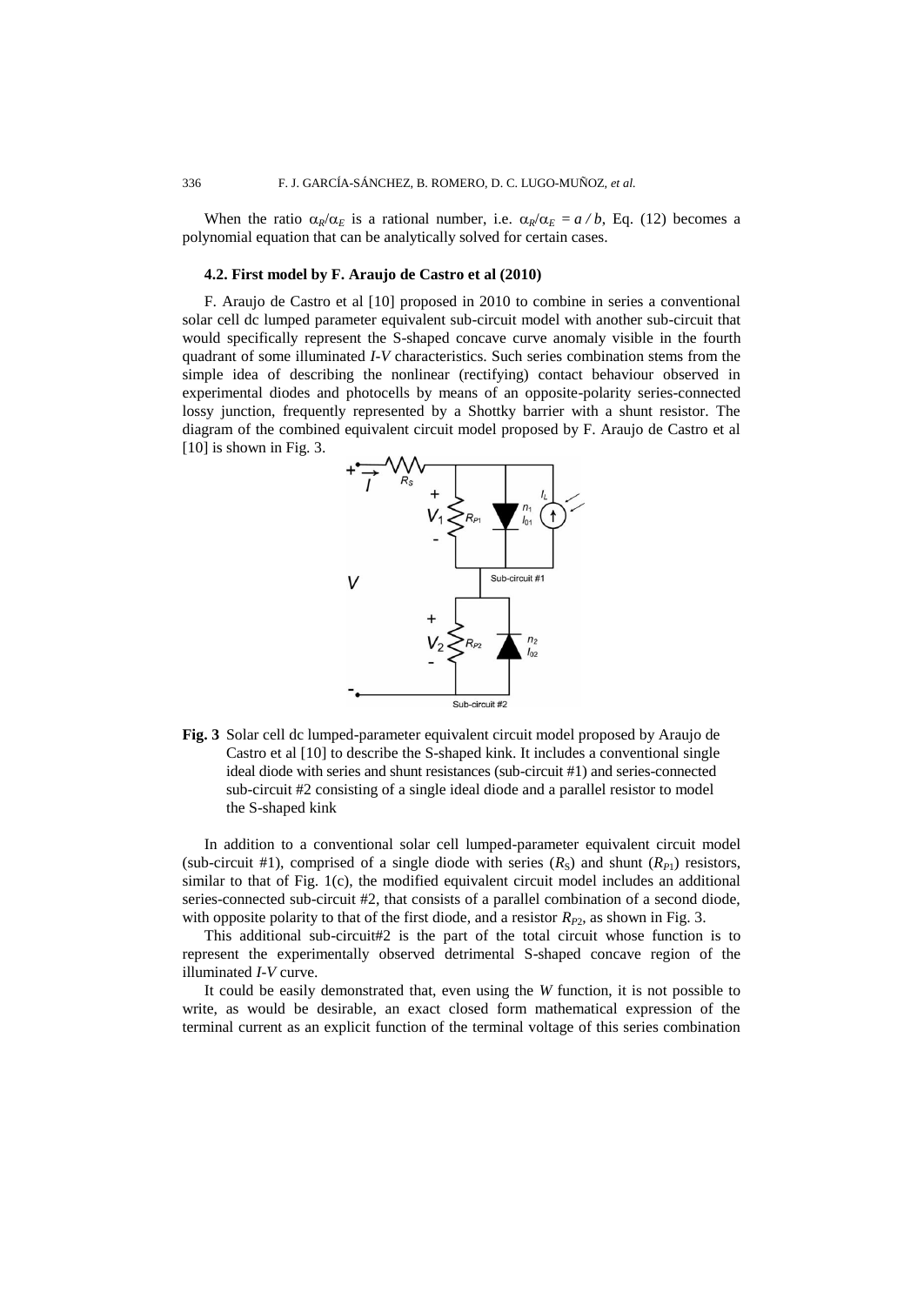of the two sub-circuits shown in Fig. 3. However, recalling the several generic solar cell dc lumped-parameter equivalent circuit models shown in Fig. 1, whose exact explicit solutions in terms of the *W* function we already know, it is easy to see that an exact solution must exist for the terminal voltage, *V*, as an explicit function of the terminal current *I* of this equivalent circuit model proposed by Araujo de Castro et al in 2010 [10].

The exact closed form analytical solution, which uses the *W* function, was first proposed by Romero et al [39]. As mentioned above, it is the solution for the equivalent circuit's terminal voltage *V* as a function of the terminal current *I*, and it is the only possible exact solution of this model. It consists of the sum of the voltage drop  $IR<sub>S</sub>$  across the series resistor  $R<sub>S</sub>$  and the voltages  $V_1$  and  $V_2$  across the terminals of each of the two sub-circuits, themselves expressed as exact explicit functions of the terminal current *I* using the *W* function:

$$
V = IR_s + V_1 + V_2, \t\t(13)
$$

where

$$
V_1 = (I + I_{01} + I_{ph})R_{P1} - n_1 v_{th} W_0 \left\{ \frac{I_{01} R_{P1}}{n_1 v_{th}} \exp\left[\frac{R_{P1}}{n_1 v_{th}} (I + I_{01} + I_{ph})\right] \right\},
$$
(14)

and

$$
V_2 = (I - I_{02})R_{P2} - n_2 v_{th} W_0 \left\{ \frac{I_{02} R_{P2}}{n_2 v_{th}} \exp\left[\frac{R_{P2}}{n_2 v_{th}} (I - I_{02})\right] \right\}.
$$
 (15)

The solution represented by the above system of three equations may be compacted for convenience into a single equation by adding (14) and (15) as in (13). Further simplification using the identity:  $\ln(z) - W_0(z) = \ln[W_0(z)]$  that results from taking natural logarithms of the *W*(*z*) definition [13], and after some term collection yields:

$$
V = IR_{s} + v_{th} \ln \left\{ \frac{\left[ \frac{n_{1}}{I_{01}R_{p_{1}}}W_{0} \left\{ \frac{I_{01}R_{p_{1}}}{n_{1}v_{th}} \exp\left[ \frac{R_{p_{1}}}{n_{1}v_{th}}(I + I_{01} + I_{ph}) \right] \right\} \right]^{n_{1}}}{\left[ \frac{n_{2}}{I_{02}R_{p_{2}}}W_{0} \left\{ \frac{I_{02}R_{p_{2}}}{n_{2}v_{th}} \exp\left[ \frac{R_{p_{2}}}{n_{2}v_{th}}(I - I_{02}) \right] \right\} \right]^{n_{2}}}
$$
(16)

Roberts and Valluri have alerted about the possibility of arithmetic overflow when Eq. (13) with the ancillary Eqs. (14) and (15), or formula (7), are used for calculations [40]. Even quadruple floating point arithmetic can be insufficient to avoid overflow during calculations using certain parameter values. Hence, to avoid the risk of numerical overflow in the calculation they advise to rewrite the solution using the  $g(x)$  function:

$$
g(x) = \ln[W_0(e^x)] = x - W_0(e^x) . \tag{17}
$$

Having at our disposal only the explicit solution for the voltage might constitute a small practical limitation of this model. However, it should not be really regarded as an important drawback, as alleged by Araujo de Castro et al [41], even when considering that most of the time solar cell characterisation is carried out by measuring the current while varying the voltage.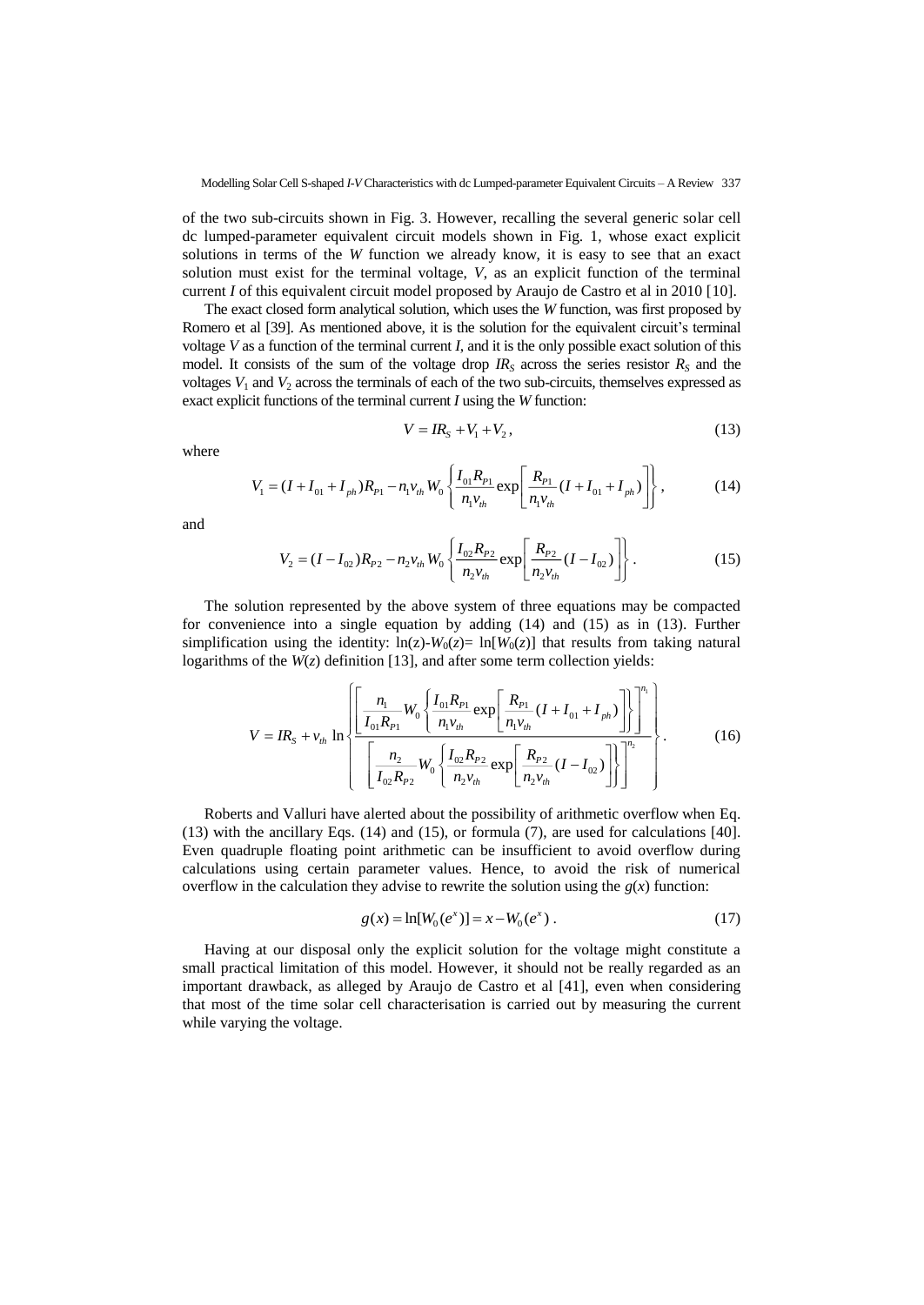The exact explicit analytic solution for the voltage (16) for this lumped-parameter equivalent circuit model is still a very important contribution because, in addition to providing a one-equation formula for the *V-I* relation that eases its analytical manipulation, it also reduces the computation time needed for carrying out extensive simulations as compared to using raw implicit expressions.

Additionally, Eq. (16) substantially simplifies the burden of the numerical curve fitting needed for parameter extraction, even if an unusual numerical *V-I* curve-fitting "global lateral optimization" algorithm has to be utilized [21, 42].

This practical closed form explicit solution allowed Romero et al to easily run different simulations with various parameter values to investigate how the physical phenomena-related lumped-parameter components of sub-circuit #2 affect the S-shape and its evolution [39].

This dc lumped-parameter equivalent circuit model originally proposed by Araujo de Castro et al [10], and later explicitly solved by Romero et al [39], is able to adequately replicate up to  $V_{OC}$  (*I*<0; 0<*V*<*V<sub>OC</sub>*) the apparently anomalous concave behaviour that sometimes shows up in the fourth quadrant of illuminated *I-V* characteristics [43, 44]. K. Tada has recently proved this two diode model's validity for polymer cells under varying low level intensity illumination [45].

However, the same cannot be said of the shape of the illuminated *I-V* characteristic in the first quadrant above the open circuit voltage  $(I>0; V>V<sub>OC</sub>)$ , where the current yielded by this model is needlessly forced to level off, following a general trend imposed to a great extent by the *I-V* locus of *RP*<sup>2</sup> (see dashed blue lines in Fig. 6). The reason is that in this model shown Fig. 3 the first quadrant is primarily dominated, for large forward voltages  $>>V_{OC}$ , by the linear parallel resistor  $R_{P2}$ , and thus, the *I–V* curve turns out to be quasi-linear. Instead, what seems to actually happen in real cells that exhibit these S-shape kinks, is that their *I-V* characteristic when measured under illumination in the first quadrant beyond the open circuit voltage ( $I > 0$ ;  $V > V_{OC}$ ) at some point start to describe an upward turn and continue to grow in what appears to be an exponential-like fashion [7, 30, 31, 33].

This circuit has been successfully applied in different experiments that involve Sshaped removal with annealing [43] and UV soaking [46], and it has been validated with impedance measurements and ac modeling [47].



**Fig. 4** DC lumped-parameter equivalent circuit model proposed by Gaur and Kumar [29] to describe the *I-V* characteristics of polymer solar cells under dark conditions. It looks almost like a conventional double diode with series and shunt resistances model, except that the diodes have opposite polarities.

## **4.3. Model by Gaur and Kumar (2013)**

In 2013 Kumar and Gaur [28, 29] proposed an improved equivalent circuit model to represent the behaviour of polymer solar cells under different environmental conditions.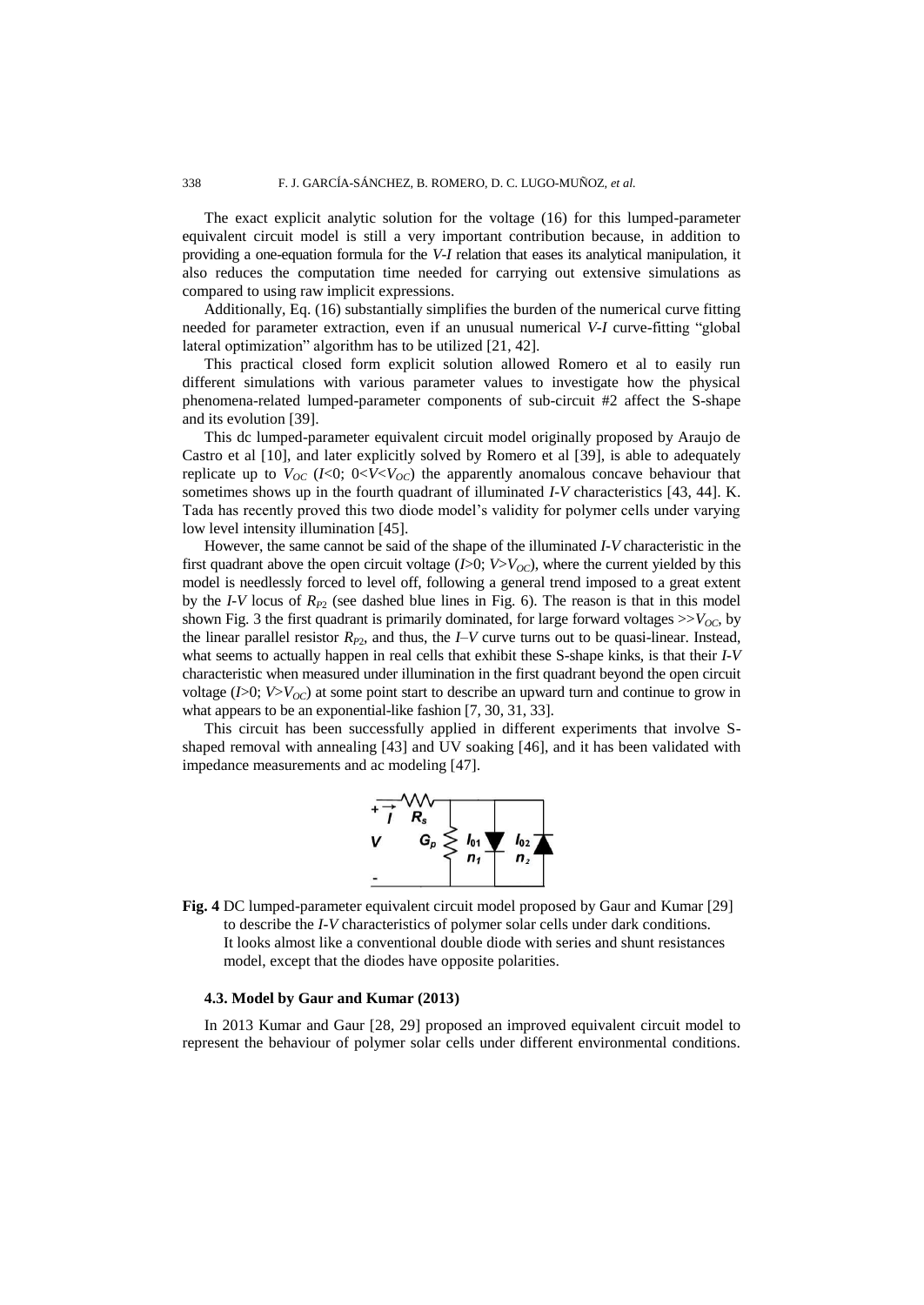The proposed model does not result in a single compact formulation. The actual equivalent circuit turns out to be very complex and contains many circuit elements. The main reason for this is that the model itself separately treats the dark and illuminated characteristics, and even forward and the reverse characteristics are dealt with separately.

The proposed dark equivalent circuit is a parallel combination of a shunt resistor and two diodes connected with opposite polarity, all connected in series with a series resistor, as presented in Fig. 4. The dc equivalent circuit proposed to represent the *I–V* characteristics under illumination is based on the chief assumption that he photo-current is not constant but varies with applied voltage. It contains the dark circuit elements plus: a Zener diode, up to four more diodes, two photo-generated current sources, and additional unconventional resistors. It is shown in Fig. 1(b) of [28] and Fig. 7 of [29], but it is too complex to be of any practical use to reproduce here.

Although this model allowed Kumar and Gaur to understand the phenomenology of degraded P3HT: PCBM polymer solar cells, its complexity is such that it is not suggested as a practical compact equivalent circuit model to efficiently represent in general the Sshaped concave deformations that are observed under illumination in the *I-V* characteristics of some types of solar cells.

# **4.4. Model by F. J. García-Sánchez et al (2013)**

To deal with the inability of the model by Araujo de Castro et al [10] shown in Fig. 3 to faithfully model real measured *I-V* data far beyond *VOC*, a minor but crucial modification was introduced in 2013 by García-Sánchez et al [48]. The improvement affects the sub-circuit#2i part of the proposed equivalent circuit model diagram presented in Fig. 5.



**Fig. 5** The solar cell dc lumped-parameter equivalent circuit model proposed by García-Sánchez et al [48] to allow describing the S-shaped kink. It includes the same conventional single ideal diode with series and shunt resistances as before (subcircuit #1), but the series-connected sub-circuit #2 has been modified to replace the previous resistor  $R_{P2}$  by a third diode connected with reversed polarity, the same as that of the diode of sub-circuit #1.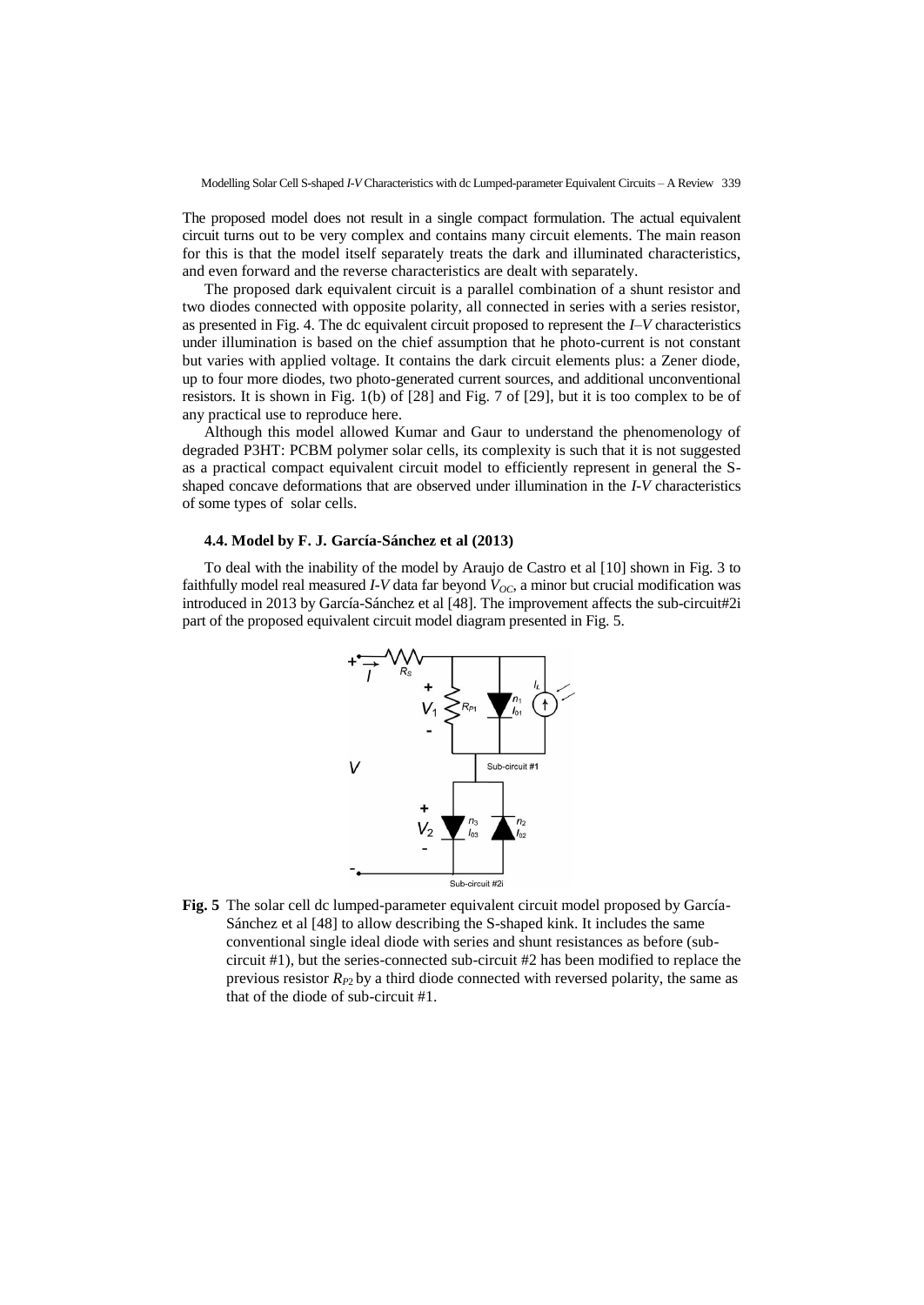As in the model by Araujo de Castro et al [10], to reproduce the S-shaped concave region up to about the open circuit voltage  $(I<0; 0 < V < V<sub>OC</sub>)$  the second sub-circuit of this model (sub-circuit#2i in Fig. 5) contains a second diode connected with reverse polarity relative to that of the first original diode in the conventional photovoltaic sub-circuit #1.

The difference here consists in that the resistor  $R_{P2}$ , which was connected in parallel with the second diode in sub-circuit #2 of Fig. 3, has been now removed and replaced by a third diode in sub-circuit#2i, connected in this case with the same forward polarity as that of the first original diode in the conventional photovoltaic sub-circuit #1. Thus, the second sub-circuit (sub-circuit #2i) has become an anti-parallel combination of diodes 2 and 3.

It is this third diode what allows the experimentally observed upturn of the illuminated *I–V* characteristics to show up in the first quadrant at voltage values beyond the open circuit voltage ( $I>0$ ;  $V>V<sub>OC</sub>$ ). The substitution of the parallel resistor  $R<sub>P2</sub>$ , by the third diode modifies the current through sub-circuit#2i, which now is:

$$
I = -I_{02} \left[ \exp\left(\frac{-V_2}{n_2 v_{th}}\right) - 1 \right] + I_{03} \left[ \exp\left(\frac{V_2}{n_3 v_{th}}\right) - 1 \right].
$$
 (18)

As before, we can write the solution for this equivalent circuit's terminal voltage *V* as a function of the terminal current *I* adding the voltage drop *IR<sup>S</sup>* across the series resistor  $R<sub>S</sub>$  and the voltages  $V<sub>1</sub>$  and  $V<sub>2</sub>$  across the terminals of each of its two sub-circuits, as in (13) which is repeated here:

$$
V = IR_s + V_1 + V_2.
$$
 (19)

However, now  $V_2$  must be obtained by solving (18), and that solution is not explicit in general. It has close form *W*-based explicit solutions in some particular cases: that both ideality factors  $n_1$  and  $n_2$  are equal, or that one is twice as large as the other [48]. Otherwise, in general (18) would have to be solved numerically or approximately for the terminal voltage  $V_2$ . This is, of course, the price that must be paid for having a model with two diodes connected in parallel.

To illustrate the difference the addition of diode 3 makes regarding the description of the observed upturn of the illuminated *I–V* curve for *I*>0; *V*> *V*<sub>OC</sub>, we present in Fig. 6 in in linear and semi-logarithmic scales the synthetic *I-V* characteristics of a hypothetical solar cell under illumination, as generated by numerical calculation using the two dc lumped-parameter equivalent circuit models (depicted in Figs. 3 and 5), with suitable parameter values indicated in the inset of Fig. 6 (b). Notice that in this particular example the two ideality factors  $n_1$  and  $n_2$  were chosen to have equal values, so that the solution for  $V_2$  turns out to be explicit [48]. Therefore the terminal voltage *V* calculated from (19) is also an explicit function of the terminal current.

As can be seen in Fig. 6, the equivalent circuit models of Figs. 3 and 5 adequately describe, as expected, the S-shaped kink in the fourth quadrant of the illuminated *I–V* characteristics ( $I<0$ ;  $0< V< V<sub>OC</sub>$ ). However, only the equivalent circuit model by García-Sánchez et al [48] (shown in Fig. 5), by virtue of the third diode in its sub-circuit#2i, is capable of appropriately describing an exponential-like upward bend in the first quadrant of the *I-V* characteristics beyond the open circuit voltage ( $I > 0$ ;  $V > V_{OC}$ ).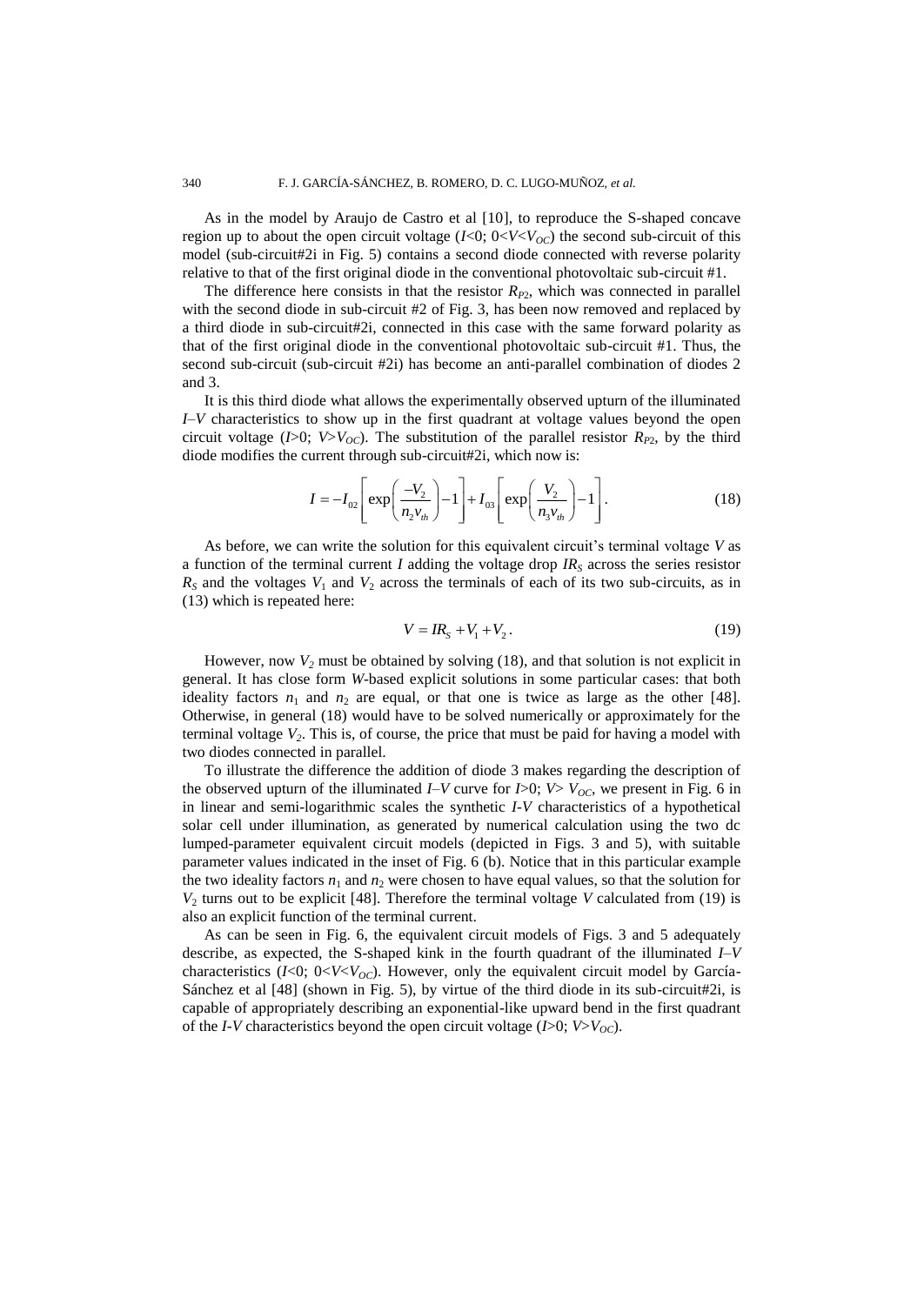

**Fig. 6** Comparison of the S-shaped kinks in two synthetic illuminated *I-V* characteristics, presented in linear (a) and semi-logarithmic (b) scales, as generated by the dc lumped-parameter equivalent circuit models shown in Figs. 3 and 5, using the parameter values indicated within the lower pane (dotted black lines = sub-circuit #1, dashed blue lines = first model by Araujo de Castro et al [10], continuous red lines = model by García-Sánchez et al [48]).

The outstanding difference between both equivalent circuit models is easily visualised by comparing the dashed blue line and the continuous red line curves presented in Fig. 6, that correspond to *I-V* characteristics calculated with the model by Araujo de Castro et al [10] of Fig.3, and calculated with the model by García-Sánchez et al [48] of Fig.5, respectively.

As an example of a real exponential-like upward bend in the first quadrant of the *I-V* curve beyond the open circuit voltage  $(I>0; V>V<sub>OC</sub>)$ , data points corresponding to an experimental organic solar cell with S-shaped kink measured under arbitrary illumination and described in [48] are presented in Fig. 7.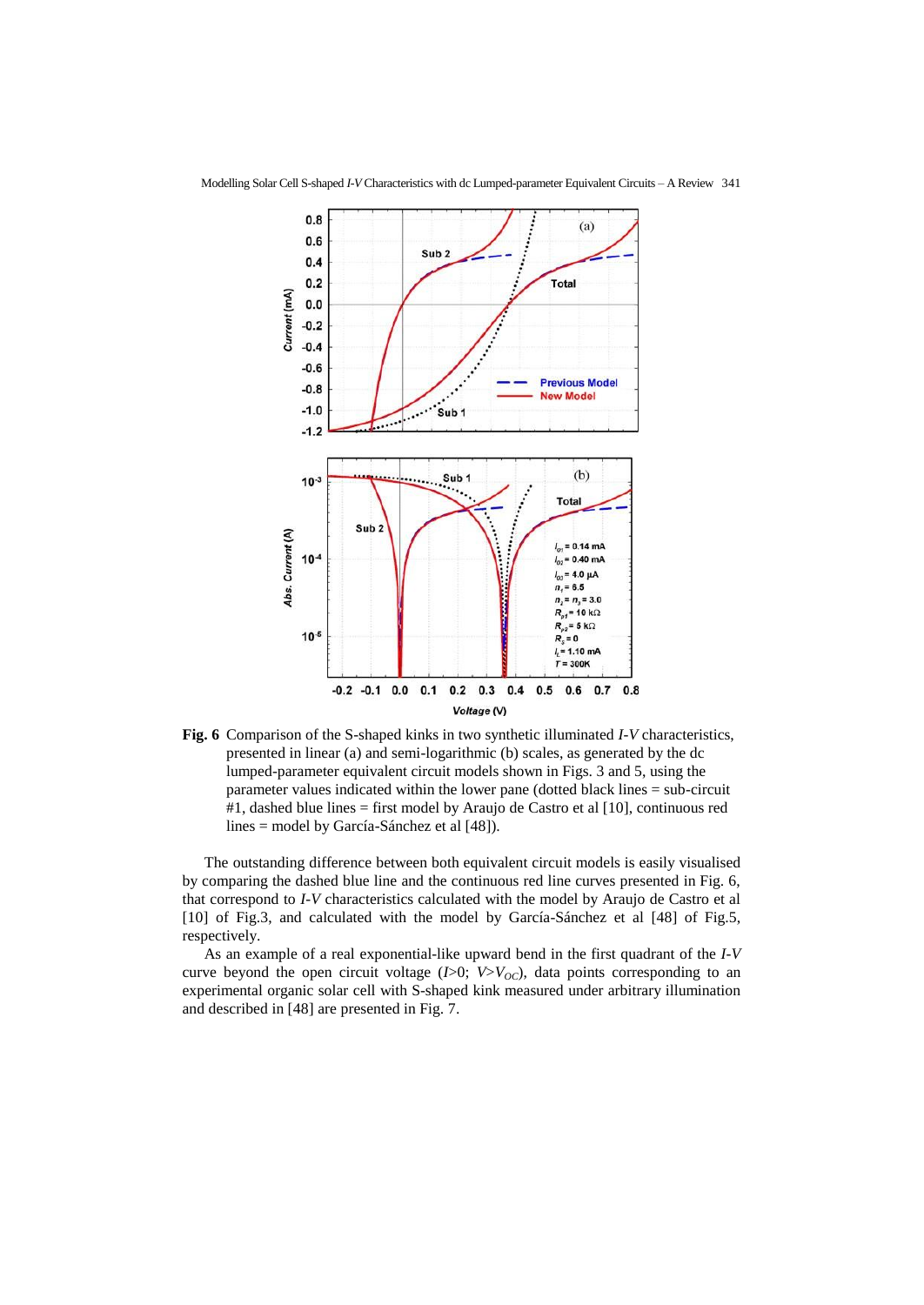

**Fig. 7** Illuminated I-V characteristics of an experimental organic solar with S-shaped kink (dashed black straight line = Series Resistance *I-V* curve, dotted black line = subcircuit #1 *I-V* curve, continuous dashed blue lines = sub-circuit #2 *I-V* curve and total model playback of previous model, red lines = sub-circuit #2i *I-V* curve and total model playback of newer model, green circles = measured *I-V* data).

Also shown in Fig. 7 is the playback calculated using the model by García-Sánchez et al [48] with the parameter values indicated in the figure which had been previously extracted by curve fitting of the model's equation to the originally measured data. Notice that in this case the relation  $n_3=2n_2$  was imposed as a fitting condition, so that the solution for  $V_2$  also turns out to be explicit [48], and the terminal voltage *V* calculated from (19) is also an explicit function of the terminal current.

Whenever the model's equations can be solved explicitly, we can avoid numerical iteration and thus ease the necessary curve fitting to experimental data when extracting the cell's model parameters. Such explicit equations are desirable also because they may be analytically operated on, which facilitates derivation of other analytic expressions, such as the temperature dependence of the open-circuit voltage.

For assessment purposes, Fig. 7 includes three separate *I-V* curves: two correspond to the conventional solar cell equivalent circuit model (sub-circuit #1), one is the  $R_s$  curve (black dash straight line), and the other (black dotted curve) corresponds to the parallel combination of the constant photo-current source, the first diode, and its companion shunt resistor  $R_{PI}$ . The third curve (continuous red line) corresponds to the S-shape-generating sub-circuit 2i, which is made up of the parallel combination of the second and third diodes with opposite polarities.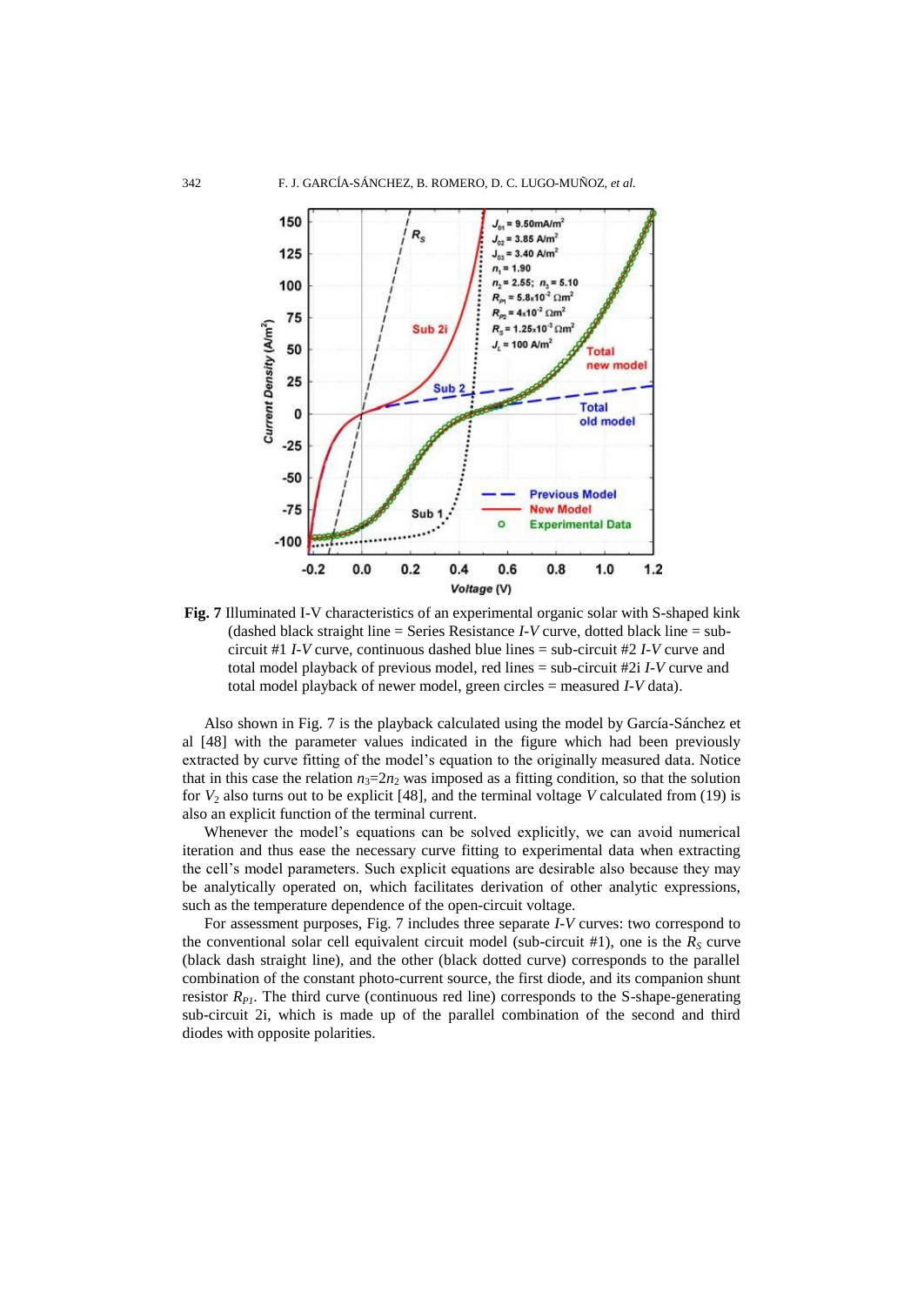A quick look at the shapes of the curves in Fig. 7, in light of the terminal voltage equation (19) visually indicates how the S-shape kink is formed in the total model's *I-V* curve (shown in Fig. 7 on top of the green circles that represent the data points). In fact, the simple graphical addition of the three curves along the voltage axis, equivalent to adding the voltages across the three series-connected parts of the model  $(R<sub>S</sub>,$  Sub-circuit 1 and subcircuit 2i), confirms that the result is indeed a sort of double S shape, by virtue of the upward turn at its highest voltage end. Additionally, we may notice that the inflexion point of the shown total *I-V* curve is located at  $V_{OC}$ , as expected from the fact that the *I-V* characteristic of sub-circuit #2i, which is the anti-parallel combination of the two extra diodes, has its inflexion point at zero voltage.

It is worth mentioning at this point that the reason for proposing that a conventional solar cell equivalent circuit model be connected in series to an additional circuit with a configuration such as that of sub-circuit  $#2i$ , is not the result of an arbitrary attempt to try to empirically reproduce the observed upturn beyond  $V_{OC}$ . Rather, it is based on a certain understanding of how to best generalise the possible mechanisms that might be present in the different types of solar cells that exhibit this upturn beyond *VOC*. Therefore, a configuration such as that of sub-circuit#2i is most probably justifiable as a reasonable circuital representation of specific underlying physical phenomena taking place near the interfaces of solar cells that display the S-shaped kink.

## **4.5. Model by L. Zuo et al (2014)**

L. Zuo et al [36] proposed in 2014, an improved equivalent circuit model for Organic Solar Cells. They explain their proposal saying: "In view of the previous studies, an improved equivalent circuit is proposed to interpret the origin of S-shaped *I–V* curve and its effect on device performance." Their equivalent circuit model contains, as those proposed before, a sub-circuit with a rectifying junction connected in series with the conventional single-diode photovoltaic equivalent circuit, which is considered the essential reason for the S-shape curve. However, no mention is made in [36] of the previous models already proposed by Araujo de Castro [10] and García-Sánchez et al [48] in 2010 and 2013, respectively.

This sub-circuit is shown within the complete equivalent circuit model diagram presented in Fig. 8. Notice that there are two remarkable differences with respect to the original model by Araujo de Castro et al [10] (see Fig. 1(b) of [36]).The first and foremost is that the second diode in sub-circuit #2 is connected with the same forward polarity as the diode in the photovoltaic sub-circuit #1, whereas in the model proposed by Araujo de Castro et al [10] the second diode in sub-circuit #2 was connected with reverse polarity, opposite to that of the diode in the photovoltaic sub-circuit #1 (see Fig.3).

In this case the second diode is supposed to be a Schottky barrier junction introduced to represent the anode interface current caused by the rectifying properties induced by interfacial dipoles, unbalanced charge transport, etc. Nonetheless, it is noted that this model is not limited to the use of Schottky barriers, and thus any rectifying junction or non-Ohmic contact would do.

We must draw attention here to the fact that if an ideal diode with the same forward polarity as the photovoltaic diode were connected by itself (without  $R_{P2}$ ) in series with sub-circuit #1 of Fig. 8, it would certainly modify the shape of the illuminated *I-V* curve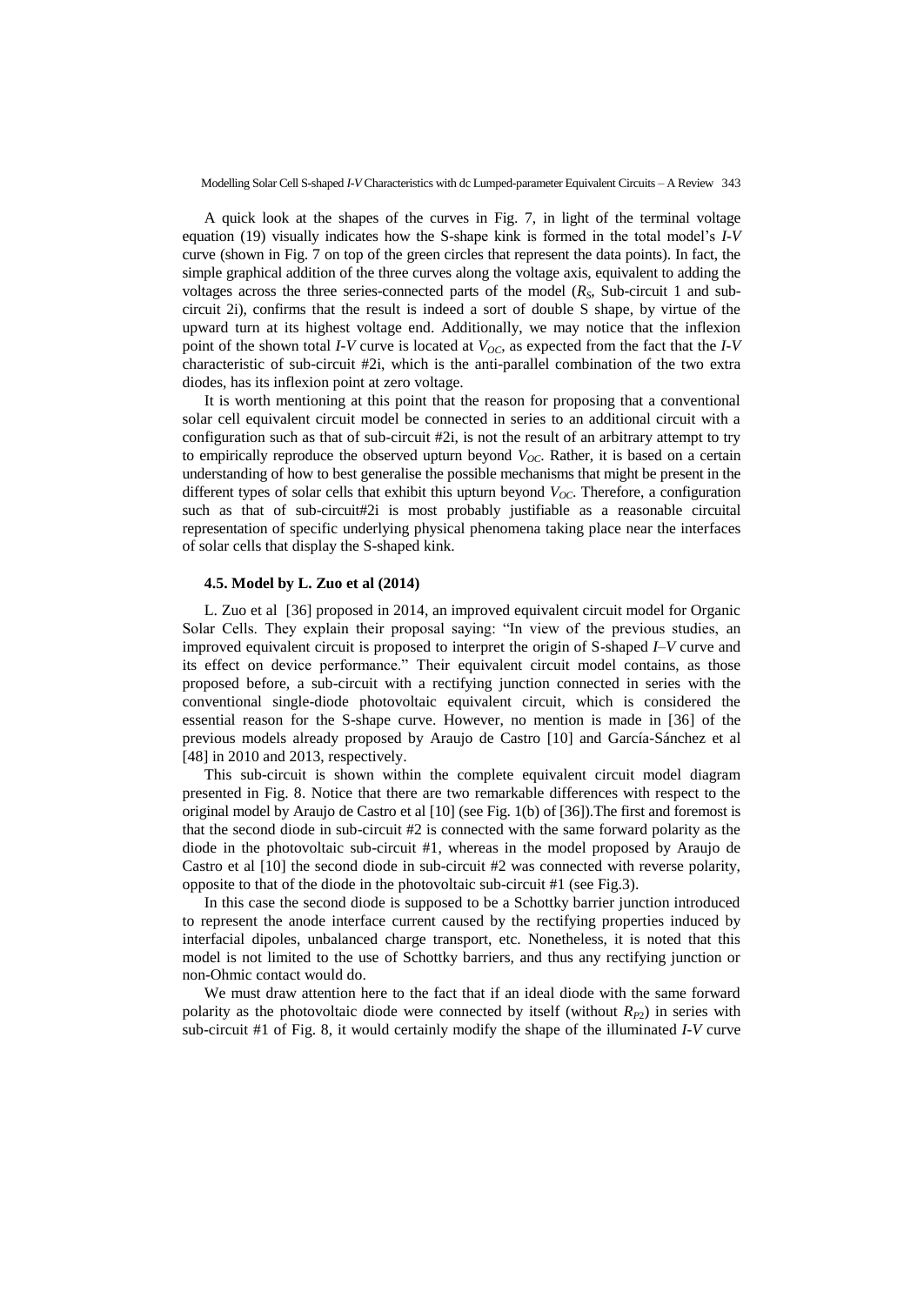in the first quadrant, but at the same time it would suppress almost completely the current in the fourth quadrant. Therefore, if a significant (reverse) current is to flow through subcircuit #2 under illumination, there must be substantial shunt current going around that second diode.



**Fig. 8** Organic solar cell dc lumped-parameter equivalent circuit model proposed by Zuo et al [36] to describe the S-shaped kink. It includes the conventional single ideal diode with series and shunt resistances (sub-circuit #1), and series-connected sub-circuit #2 with a single Schottky diode and a parallel resistor, and additional series resistor.

That means that the value of the resistor  $R_{P2}$  that shunts the second forward diode in sub-circuit  $#2$  (Fig. 8) must be small. We would like to mention in passing that a series combination of ideal diodes with equal polarity was used in the past to model amorphous silicon junctions [9].

The second difference introduced in this model is a minor one. It refers to the fact that now there is a second series resistor  $R_{S2}$ , in addition to  $R_{S1}$ , the already present series resistor of the model proposed by Araujo de Castro et al [10] (compare Figs.3 and 8). Although this second series resistor  $R_{S2}$  seems redundant, because from a circuits point of view it can be absorbed by  $R_{S1}$ , according to the explanation given in [36], this resistor  $R_{s2}$  stands for the series resistance of each layer and interface resistance."

### **4.6. Second model by F. Araujo de Castro et al (2016)**

Seeking further generalisation, Araujo de Castro et al published in 2016 [41] a modification of the previous model by García-Sánchez et al [48]. In fact, what they proposed is a generalised 3-diode model (shown in Fig. 9) aimed to, in these authors' own words, "gain insight into the modelling and parametrisation of organic solar cell current voltage curves" [41]. The modification introduced by Araujo de Castro et al consists of two specific changes that are made to the previous model.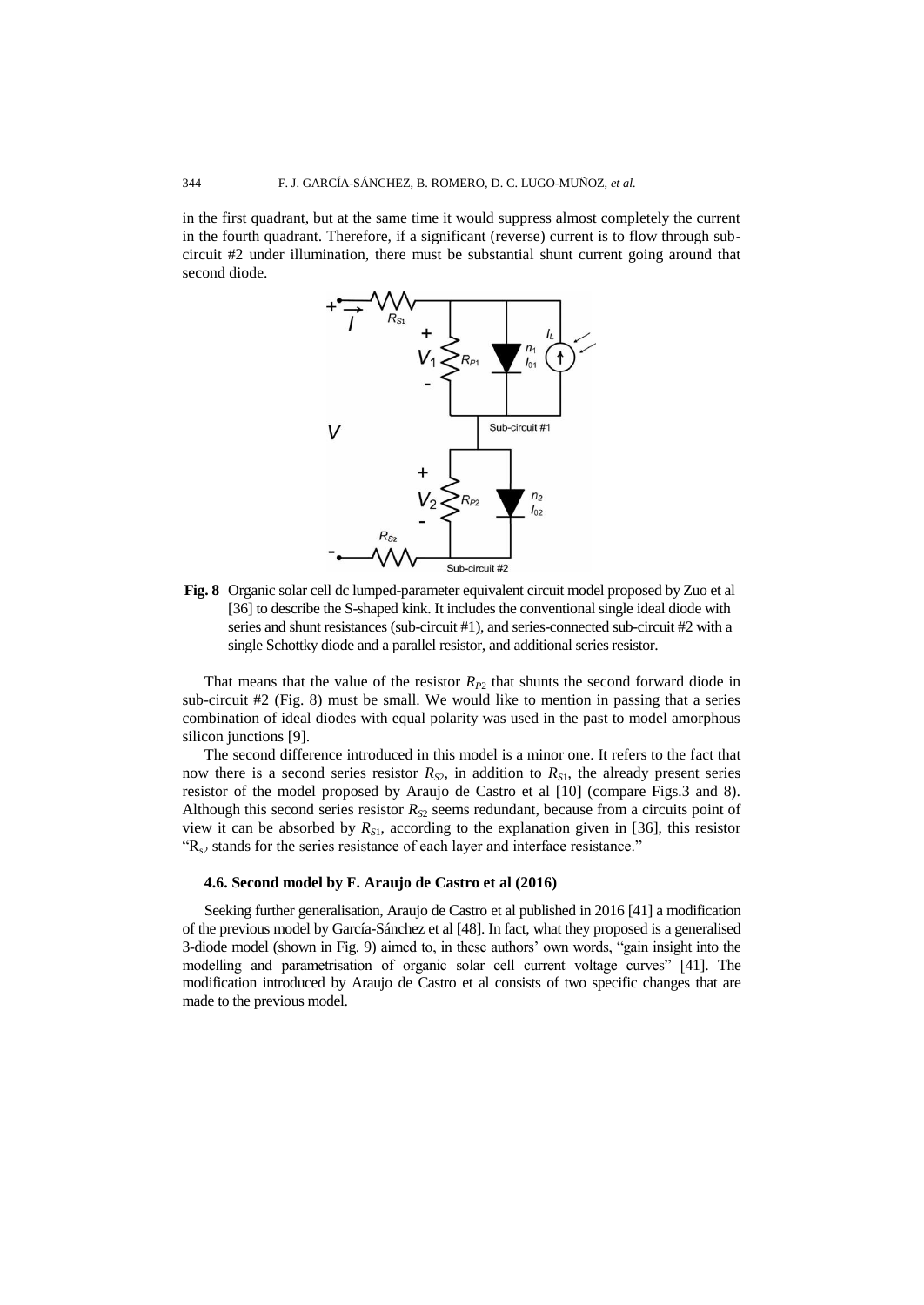

**Fig. 9** Second solar cell dc lumped-parameter equivalent circuit model, proposed as an improvement by Araujo de Castro et al [41]. It is said to improve on the previous equivalent circuit model by García-Sánchez et al [48]. The previously present series resistor has been eliminated. The previously eliminated shunt resistor  $R_{P2}$ has been added again in parallel, but now with the two diodes in the seriesconnected sub-circuit #2

The first change made is the restoration of the shunt resistor  $R_{P2}$ , originally connected in parallel with the single diode of sub-circuit #2 in the first model by Araujo de Castro et al [10] shown in Fig. 3, which was later eliminated by García-Sánchez et al [48] to be replaced by a third forward polarity diode in anti-parallel connection with the second diode. That shunt resistor  $R_{p2}$  was restored Araujo de Castro et al [10], but it is now connected in parallel with the two diodes of sub-circuit 2i in the model by García-Sánchez et al [48] shown in Fig. 5. The second change made was to eliminate the series resistor *RS*, which had been present in earlier equivalent circuit models.

The change in [41], that is, the restoration of the shunt resistor  $R_{P2}$ , seems to be a perfectly reasonable and necessary decision from a phenomenological point of view. The presence of that resistor  $R_{P2}$ , that was present in the first model by Araujo de Castro et al [10], and was then eliminated and replaced by a diode in the model by García-Sánchez et al [48], seems to be crucial for properly modelling bulk transport within the body of the solar cell.

From a graphical point of view, resistor  $R_{P2}$  controls the *I-V* curve's slope of subcircuit #2i around the origin. At the same time, the presence within sub-circuit 2i of the third diode in anti-parallel connexion with diode 2 introduced by García-Sánchez et al [48] also seems to be necessary, in order to be able to produce the upward bend observed in the *I-V* curve beyond *VOC*.

Therefore, the decision adopted in [41] of keeping both elements, the original shunt resistor  $R_{P2}$  and the third diode introduced in [Gar1348], seems to be the best way to address two physical phenomenon-related circuital issues that are not likely to be mutually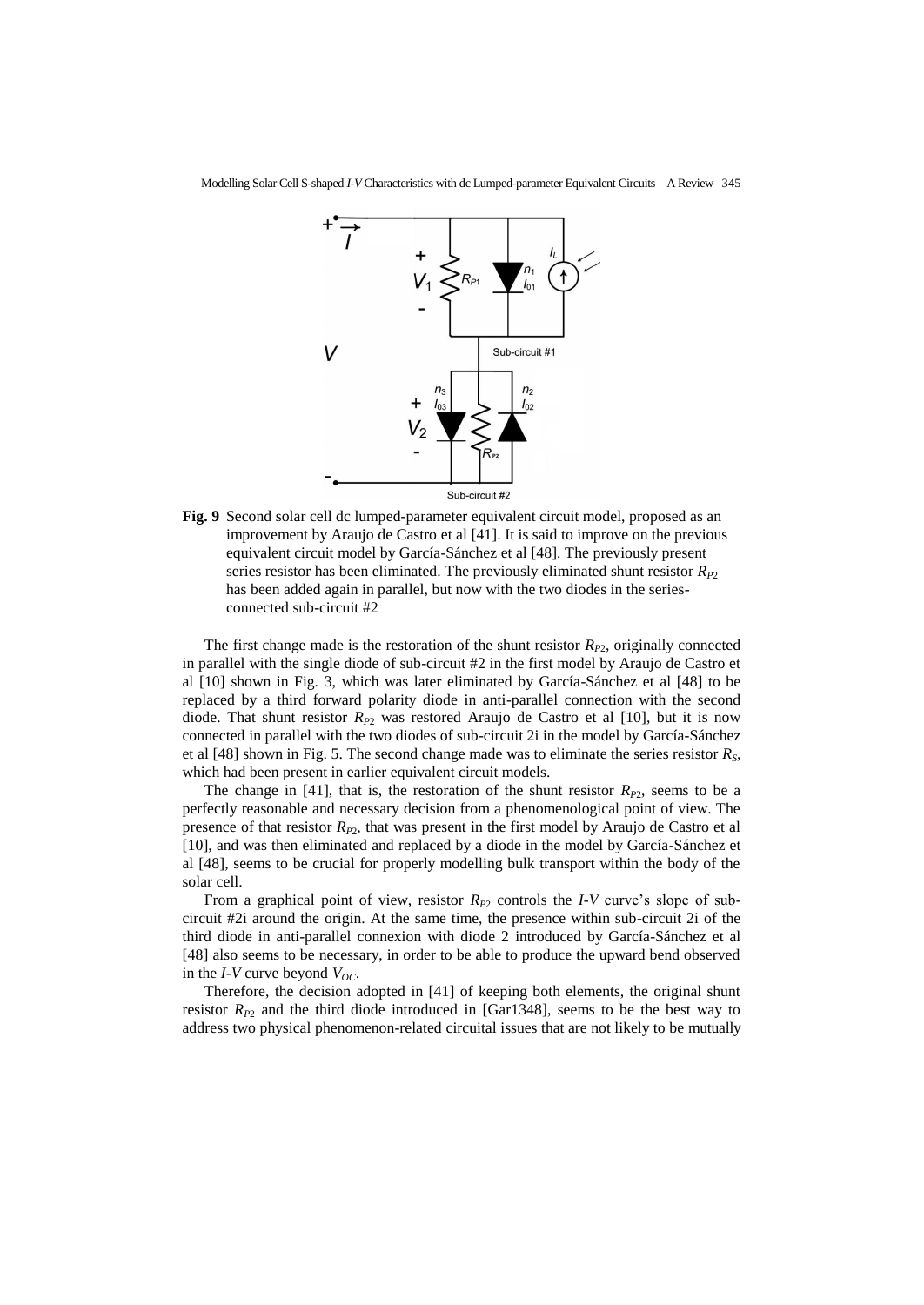excluding, since one seem to come mainly from the bulk while the other probably of interfacial origin.

On the other hand, the second change made in [41] regarding the elimination of the series resistor  $R<sub>S</sub>$ , which had been present in all earlier solar cell lumped-parameter equivalent circuit models, does not seem to be a convenient decision. In fact, from a methodological point of view, that series resistor  $R<sub>S</sub>$  should not be even considered as part of the S-Shape-generating sub-circuit #2, but as part of the conventional solar cell circuit model. Therefore, there does not seem to be a good reason why  $R<sub>S</sub>$  should be substantially altered when adding an S-Shape-generating sub-circuit to the total model.

To write the solution for this equivalent circuit's terminal voltage *V* as a function of the terminal current *I* only voltages  $V_1$  and  $V_2$  across the terminals of each of its two subcircuits need be added, since  $R<sub>S</sub>$  has been eliminated. Therefore, (19) becomes simply:

$$
V = V_1 + V_2. \tag{20}
$$

However, now  $V_2$  must be obtained by solving:

$$
I = -I_{02} \left[ \exp\left(\frac{-V_2}{n_2 v_{th}}\right) - 1 \right] + I_{03} \left[ \exp\left(\frac{V_2}{n_3 v_{th}}\right) - 1 \right] + \frac{V_2}{R_{P2}}.
$$
 (21)

The solution of (21) is not explicit in general and would have to be solved numerically or approximately for the terminal voltage *V2*.

## **4.7. Model by P. J. Roland et al (2016)**

Regardless of the model development methodology used, the fact is that  $R<sub>S</sub>$  represents an indispensable lumped element of any solar cell equivalent circuit model to be able to describe the presence of omnipresent parasitic resistance at the contacts and other collecting electrode resistance. Therefore, it is important keeping this series resistor  $R<sub>S</sub>$  in place, in any solar cell dc lumped parameter equivalent circuit model.

The improved solar cell dc lumped-parameter equivalent circuit model, shown in Fig. 10 as suggested by P. J. Roland et al [50], is another step forward in the sequence of models previously proposed in [10, 41, 48]. The series resistor has been restored as an indispensable lumped element needed to describe the ubiquitous parasitic series resistances present in all solar cells.

As before, we would write the solution for this improved equivalent circuit's voltage *V* as a function of *I* by adding the voltage drop  $IR<sub>S</sub>$  across the now restored series resistor  $R<sub>S</sub>$ and the voltages  $V_1$  and  $V_2$  across the terminals of each of its two sub-circuits. That means using (15) instead of (16), and obtaining  $V_2$  by solving (7) through numerical or approximate means. Sub-circuit #2 contains the parallel combination of shunt resistor  $R_{P2}$  and the antiparallel pair of diodes 2 and 3.

P. J. Roland et al [50] used SPICE simulations of this equivalent circuit model to reproduce *I-V* plots with S-shaped deformation for studying the influence of changing the values of the circuit element's parameters on the shape of the resulting *I-V* curve.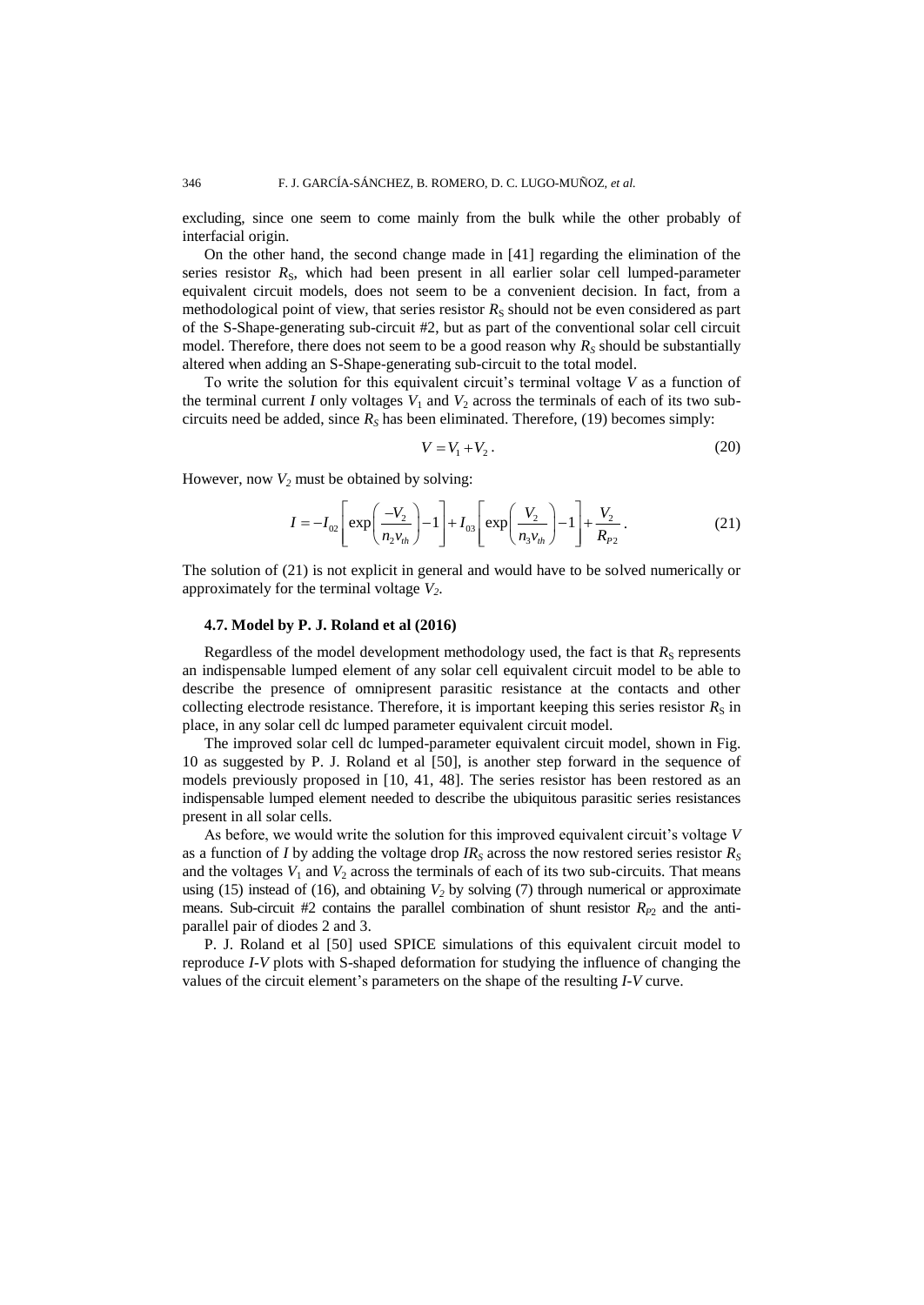

**Fig. 10** An improved solar cell dc lumped-parameter equivalent circuit model, proposed by P. J. Roland et al [50] as a further improvement to the models proposed by Araujo de Castro et al [41] and by García-Sánchez et al [48]. The series resistor has been restored as a necessary element to describe the parasitic series resistance.

A comparison between experimentally measured data of  $CdS/CdTe/FeS<sub>2</sub> NC/Au$ photovoltaic devices at 200K, which exhibit S-shape kinks in the measured *I-V* characteristics and their corresponding simulated S-shaped curve was also carried out, trying to correlate the model's parameters with the physical features that determine current flow through the device.

#### 5. CONCLUSION

We have presented a brief chronological review and appraisal of dc lumped-parameter equivalent circuits that have been proposed to date for modelling the effect of the S-shaped "kink" which shows up in the fourth quadrant, and eventually in the first, of the *I-V* characteristics measured under illumination of certain types of organic solar cells, as well as of some other types of photovoltaic devices. In doing so, we have analysed the defining mathematical equations of the available equivalent circuits, and we have provided and discussed their possible solutions. Critical analysis have been included and some recommendations were offered when relevant. We hope that the unifying approach and generic nature of this succinct review can provide extra insight and be of practical help to photovoltaic engineers and solar cell scientists that must deal with the important issue of the S-shape *I-V* curve deformation and its modelling through lumped-parameter equivalent circuits.

**Acknowledgement**: *Parts of his work were financially sponsored by the Madrid Autonomous Community and URJC, under projects Nos. S2009/ESP-1781 and URJC-CM-2010-CET-5173, respectively. Partial financial assistance was also received through an institutional grant from USB's Decanato de Investigación y Desarrollo.*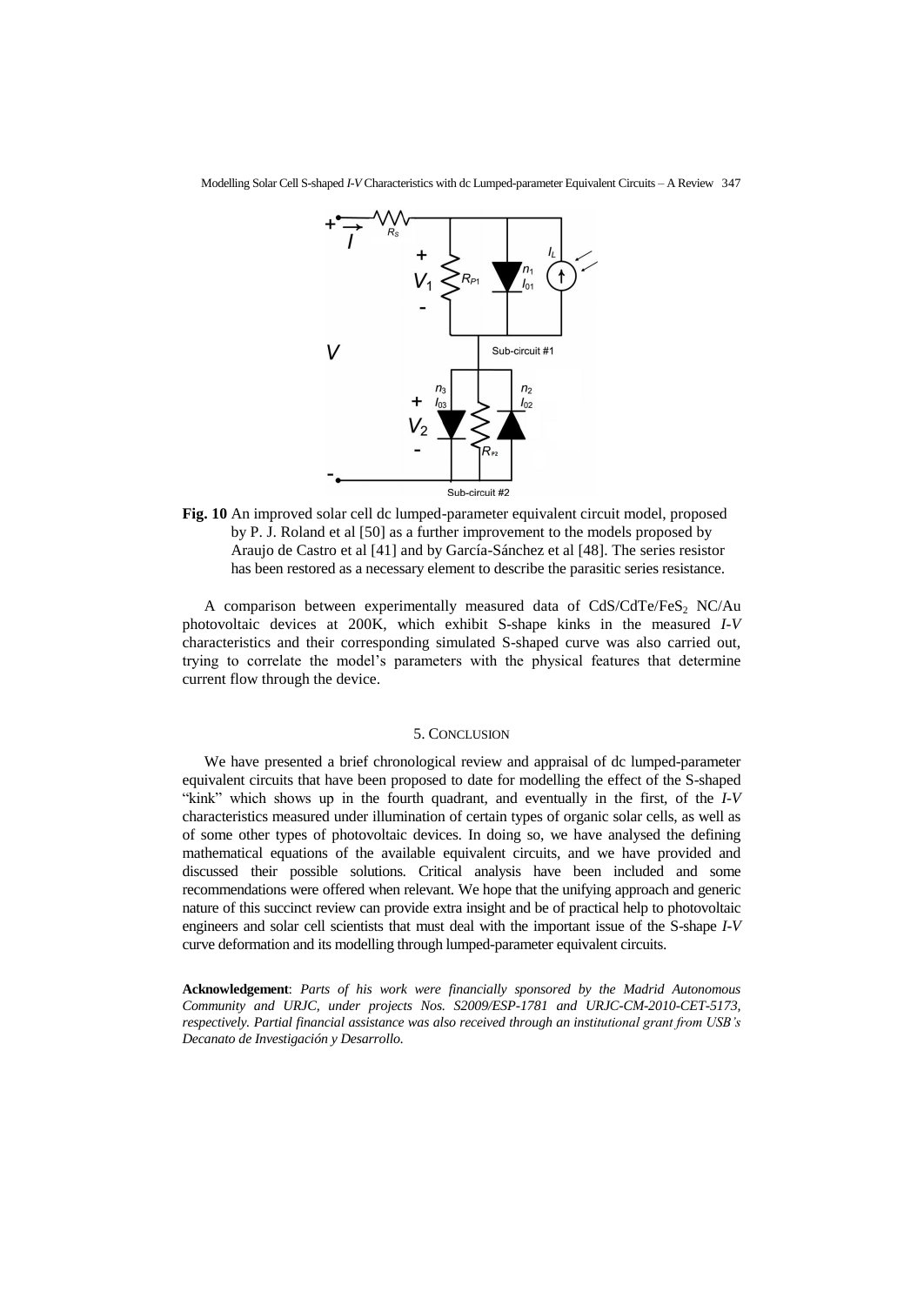#### **REFERENCES**

- [1] A. Ortiz-Conde, F. J. García-Sánchez, J. Muci, A. Sucre-González, "A review of diode and solar cell equivalent circuit model lumped parameter extraction," *Facta Universitatis, Series: Electronics and Energetic*s, vol. 27, no 1, pp. 57-102, March 2014.
- [2] R. V. K. Chavali, J. V. Li, C. Battaglia, S. De Wolf, J. L. Gray, M. A. Alam, "A Generalized Theory Explains the Anomalous Suns–Voc Response of Si Heterojunction Solar Cells," IEEE Journal of Photovoltaics, vol. 7, no. 1, pp. 169 - 176, Jan. 2017.
- [3] P. G. Kale, C. S. Solanki, "Silicon quantum dot solar cell using top-down approach." *International Nano Letters*, vol. 5, no. 2, pp. 61-65, Jun 2015.
- [4] S. van Reenen, M. Kemerink, H. J. Snaith, "Modeling Anomalous Hysteresis in Perovskite Solar Cells," *J. of Phys. Chem. Letters*, vol. 6, pp. 3808−3814, 2015.
- [5] F. Xu, J. Zhu, R. Cao, S. Ge, W. Wang, H. Xu, R. Xu, Y. Wu, M. Gao, Z. Ma, F. Hong, Z. Jiang, "Elucidating the evolution of the current-voltage characteristics of planar organometal halide perovskite solar cells to an S-shape at low temperature," *Solar Energy Materials & Solar Cells*, vol. 157, pp. 981– 988, December 2016.
- [6] J. Liu, G. Wang, K. Luo, X. He, Q. Ye, C. Liao, J. Mei. "Understanding the role of electron transport layer in highly efficient planar perovskite solar cells." *ChemPhysChem*. In Press, Jan 2017.
- [7] A. Wagenpfahl, D. Rauh, M. Binder, C. Deibel, V. Dyakonov, "S-shaped current-voltage characteristics of organic solar devices," *Physical Review B*, vol. 82, no. 115306, September 2010.
- [8] A. Opitz, R. Banerjee, S. Grob, M. Gruber, A. Hinderhofer, U. Hörmann, J. Kraus, T. Linderl, C. Lorch, A. Steindamm, A. K Topczak, "Charge Separation at Nanostructured Molecular Donor–Acceptor Interfaces," Chapter of *Elementary Processes in Organic Photovoltaics* , volume 272 of the series Advances in Polymer Science, pp. 77-108. Springer International Pub., 2017.
- [9] V. H. Tran, R. B. Ambade, S. B. Ambade, S. H. Lee, I. H. Lee. "Low-Temperature Solution-Processed SnO<sup>2</sup> Nanoparticles as Cathode Buffer Layer for Inverted Organic Solar Cells." *ACS Applied Materials & Interfaces*, Accepted paper in press, Jan 2017.
- [10] F. Araujo de Castro, J. Heier, F. Nüesch, R. Hany, "Origin of the Kink in Current-Density Versus Voltage Curves and Efficiency Enhancement of Polymer-C<sup>60</sup> Heterojunction Solar Cells," *IEEE Journal of Selected Topics in Quantum Electronics*, vol. 16, no. 6, pp. 1690 – 1699, Nov/Dec 2010.
- [11] B. Qi, J. Wang, "Fill factor in organic solar cells," *Phys.Chem. Chem. Phys.,* vol.15, pp. 8972-8982, 2013.
- [12] W. Shockley, The theory of p-n junctions in semiconductors and p-n junction transistors, *Bell System Technical Journal*, vol. 28, no. 3, pp. 435−489, July 1949.
- [13] R. M. Corless, G. H. Gonnet , D.E.G. Hare, D. J. Jeffrey, D. E. Knuth, "On the lambert w function." *Adv. Comput. Math*., vol. 5, no. 1, pp. 329–359, 1996.
- [14] Lambert W-Function (4.13), NIST Digital Library of Mathematical Functions.<http://dlmf.nist.gov/4.13>
- [15] S. R. Valluri, R. M. Corless and D. J. Jeffrey. "Some Applications of the Lambert W Function to Physics," *Canadian J. of Physics*, vol. 78, no. 9, pp. 823-831, 2000.
- [16] D. Veberič, "Lambert W function for applications in physics," *Computer Physics Communications*, vol. 183, pp. 2622–2628, 2012.
- [17] T. Banwell, A. Jayakumar, "Exact analytical solution for current flow through diode with series resistance." *Electronics Letters*, vol. 36, no. 4, pp. 291–292, 17 Feb. 2000.
- [18] A. Ortiz-Conde, F. J. García-Sánchez, J. Muci, "Exact analytical solutions of the forward non-ideal diode equation with series and shunt parasitic resistances," *Solid-State Electronics*, vol. 44, no. 10, pp. 1861–1864, October 2000.
- [19] A. Jain, A. Kapoor, "Exact analytical solutions of the parameters of real solar cells using Lambert Wfunction," *Solar Energy Materials & Solar Cells*, vol. 81, no. 2, pp. 269-277, February 2004.
- [20] A. Jain, A. Kapoor, "A new approach to study organic solar cell using Lambert W-function," *Solar Energy Materials & Solar Cells*, vol. 86, pp. 197–205, 2005.
- [21] D. C. Lugo-Muñoz, M. De Souza, M. A. Pavanello, D. Flandre, J. Muci, A. Ortiz-Conde, F. J. García-Sánchez, "Parameter Extraction in Quadratic Exponential Junction Model with Series Resistance using Global Lateral Fitting," *ECS Transactions*, vol. 31, no. 1, pp. 369-376, 2010.
- [22] A. Ortiz-Conde, D. Lugo-Muñoz and F. J. García Sánchez, "An explicit multi-exponential model as an alternative to traditional solar cell models with series and shunt resistances," *IEEE Journal of Photovoltaics*, vol. 2, no. 3, pp. 261-268, July 2012.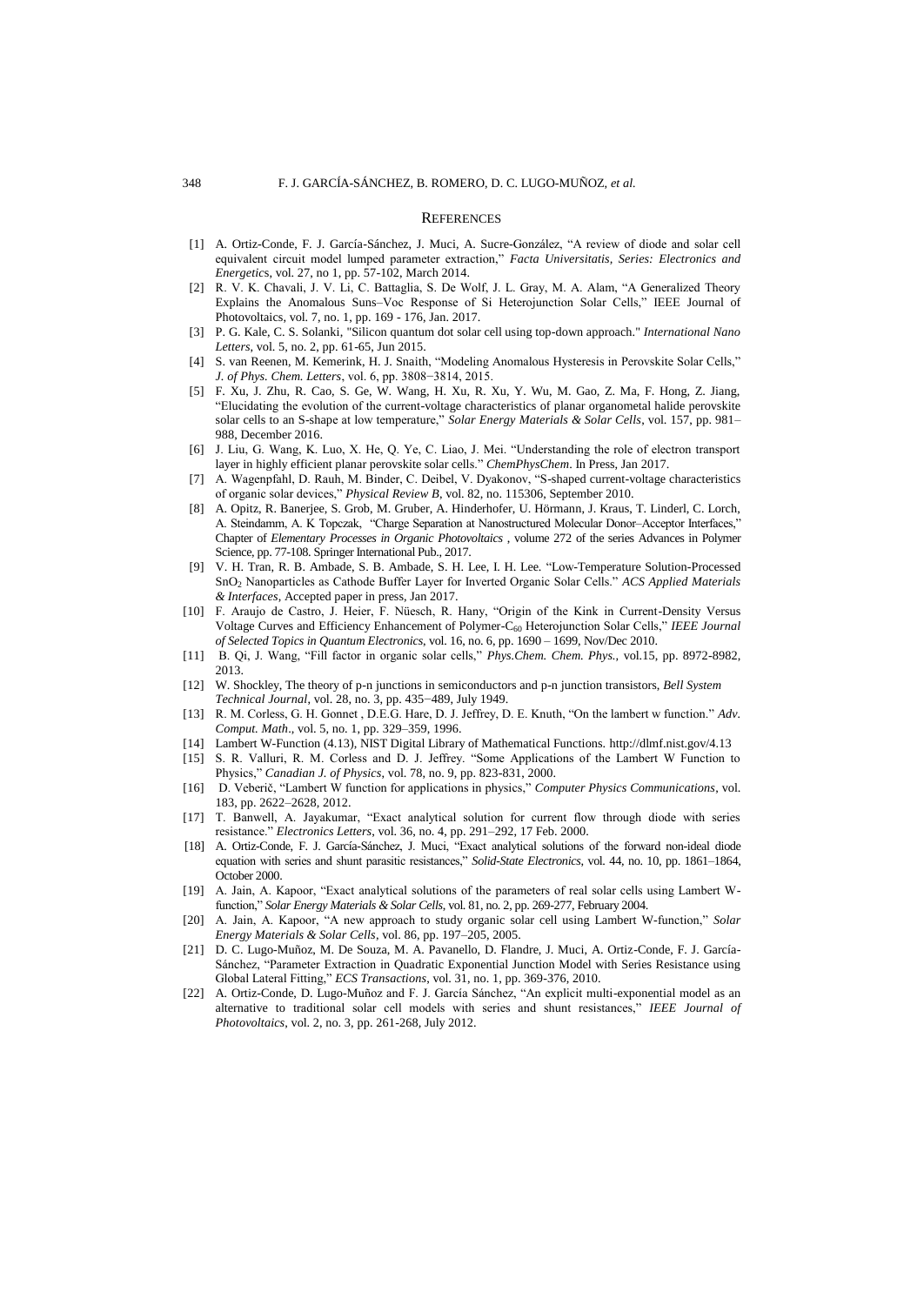Modelling Solar Cell S-shaped *I-V* Characteristics with dc Lumped-parameter Equivalent Circuits – A Review 349

- [23] T. Ma, H. Yang, L. Lu, "Solar photovoltaic system modeling and performance prediction," *Renewable and Sustainable Energy Reviews*, vol. 36, pp. 304-315, 2014.
- [24] V. J. Chin, Z. Salam, K. Ishaque, "Cell modelling and model parameters estimation techniques for photovoltaic simulator application: A review," *Applied Energy*, 154, pp. 500–519, 2015.
- [25] A. M. Humada, M. Hojabri, S. Mekhilef, H. M. Hamada, "Solar cell parameters extraction based on single and double-diode models: A review," *Renewable and Sustainable Energy Reviews*, vol. 56, pp. 494–509, 2016.
- [26] A. R. Jordehi, Parameter estimation of solar photovoltaic (PV) cells: A review," *Renewable and Sustainable Energy Reviews*, vol. 61, pp. 354–371, 2016.
- [27] J. W. Jin, S. Jung, Y. Bonnassieux, G. Horowitz, A. Stamateri, C. Kapnopoulos, A. Laskarakis, S. Logothetidis, "Universal Compact Model for Organic Solar Cell," *IEEE Transactions on Electron Devices*, vol. 63, no. 10, pp. 4053-4059, October 2016.
- [28] P. Kumar, A. Gaur, "Model for the J-V characteristics of degraded polymer solar cells," *Journal of Applied Physics*, vol. 113, no. 094505, 2013.
- [29] A. Gaur, P. Kumar, "An improved circuit model for polymer solar cells," *Prog. Photovolt: Res. Appl.*, 2013.
- [30] A. Kumar, S. Sista, Y. Yang, "Dipole induced anomalous S-shape I-V curves in polymer solar cells," *Journal of Applied Physics*, vol. 105, no. 094512, 2009.
- [31] J. Wagner, M. Gruber, A. Wilke, Y. Tanaka, K. Topczak, et al, "Identification of different origins for sshaped current voltage characteristics in planar heterojunction organic solar cells," *Journal of Applied Physics*, vol. 111, no. 054509, March 2012.
- [32] R. Saive, C. Mueller, J. Schinke, R. Lovrincic, W. Kowalsky, "Understanding S-shaped current-voltage characteristics of organic solar cells: Direct measurement of potential distributions by scanning Kelvin probe," *Applied Physics Letters*, vol. 103, no. 243303, 2013.
- [33] O. J. Sandberg, M. Nyman, R. Österback, "Effect of Contacts in Organic Bulk Heterojunction Solar Cells," *Phys. Rev. Applied*, vol. 1, 024003, 27 March 2014.
- [34] W. Tress, O. Inganäs, "Simple experimental test to distinguish extraction and injection barriers at the electrodes of (organic) solar cells with S-shaped current–voltage characteristics," *Solar Energy Materials & Solar Cells*, vol. 117, pp. 599–603, 2013.
- [35] M. M. Furchi, A. A. Zechmeister, F. Hoeller, S. Wachter, A. Pospischil, T. Mueller, "Photovoltaics in Van der Waals Heterostructures," *IEEE Journal of Selected Topics in Quantum Electronics*, vol. 23, no. 1, pp. 4100111, Jan/Feb 2017.
- [36] L. Zuo, J. Yao, H. Li, H. Chen, "Assessing the origin of the S-shaped *I–V* curve in organic solar cells: An improved equivalent circuit model," *Solar Energy Materials & Solar Cells*, vol. 122, pp. 88–93, 2014.
- [37] A. Cheknane, H. S. Hilal, F. Djeffal, B. Benyoucef, J.-P. Charles, "An equivalent circuit approach to organic solar cell modeling," *Microelectronics Journal*, vol. 39, pp. 1173–1180, 2008.
- [38] B. Mazhari, "An improved solar cell circuit model for organic solar cells," *Solar Energy Materials & Solar Cells*, vol. 90, no. 7, pp. 1021-1033, May 2006.
- [39] B. Romero, G. del Pozo, B. Arredondo, "Exact analytical solution of a two diode circuit model for organic solar cells showing S-shape using Lambert W-functions," *Solar Energy*, vol. 86, pp. 3026–3029, 2012.
- [40] K, Roberts, S. R. Valluri. "On Calculating the Current-Voltage Characteristic of Multi-Diode Models for Organic Solar Cells." *arXiv preprint arXiv:1601.02679* , 2015.
- [41] F. A. De Castro, A. Laudani, F. Riganti Fulginei, A. Salvini, "An in-depth analysis of the modelling of organic solar cells using multiple-diode circuits," *Solar Energy*, vol. 135, pp. 590–597, 2016.
- [42] A. Ortiz-Conde, Y. Ma, J. Thomson, E. Santos, J. J. Liou, F. J. García-Sánchez, M. Lei, J. Finol, P. Layman, "Direct extraction of semiconductor diode parameters using lateral optimization method," *Solid-State Electronics*, vol. 43, no. 4, pp. 845–848, 1999.
- [43] G. del Pozo, B. Romero, B. Arredondo, "Evolution with annealing of solar cell parameters modeling the S-shape of the current–voltage characteristic," *Solar Energy Materials & Solar Cells*, vol. 104, pp. 81– 86, 2012.
- [44] G. Del Pozo, B. Romero, B. Arredondo, "Extraction of circuital parameters of organic solar cells using the exact solution based on Lambert W-function," *Proceedings of the Int. Society for Optical Engineering (SPIE)*, Brussels, Belgium, vol. 8435, *Organic Photonics V*, 84351Z, June 2012.
- [45] K. Tada, "Validation of opposed two-diode equivalent-circuit model for S shaped characteristic in polymer photocell by low-light characterization," *Organic Electronics*, vol. 40, pp. 8-12, 2017.
- [46] B. Romero, G. Del Pozo, E. Destouesse, S. Chambon, B. Arredondo, "Circuital modelling of S-shape removal in the current–voltage characteristic of  $TiO<sub>x</sub>$  inverted organic solar cells through white-light soaking," *Organic Electronics*, vol. 15, pp. 3546–3551, 2014.